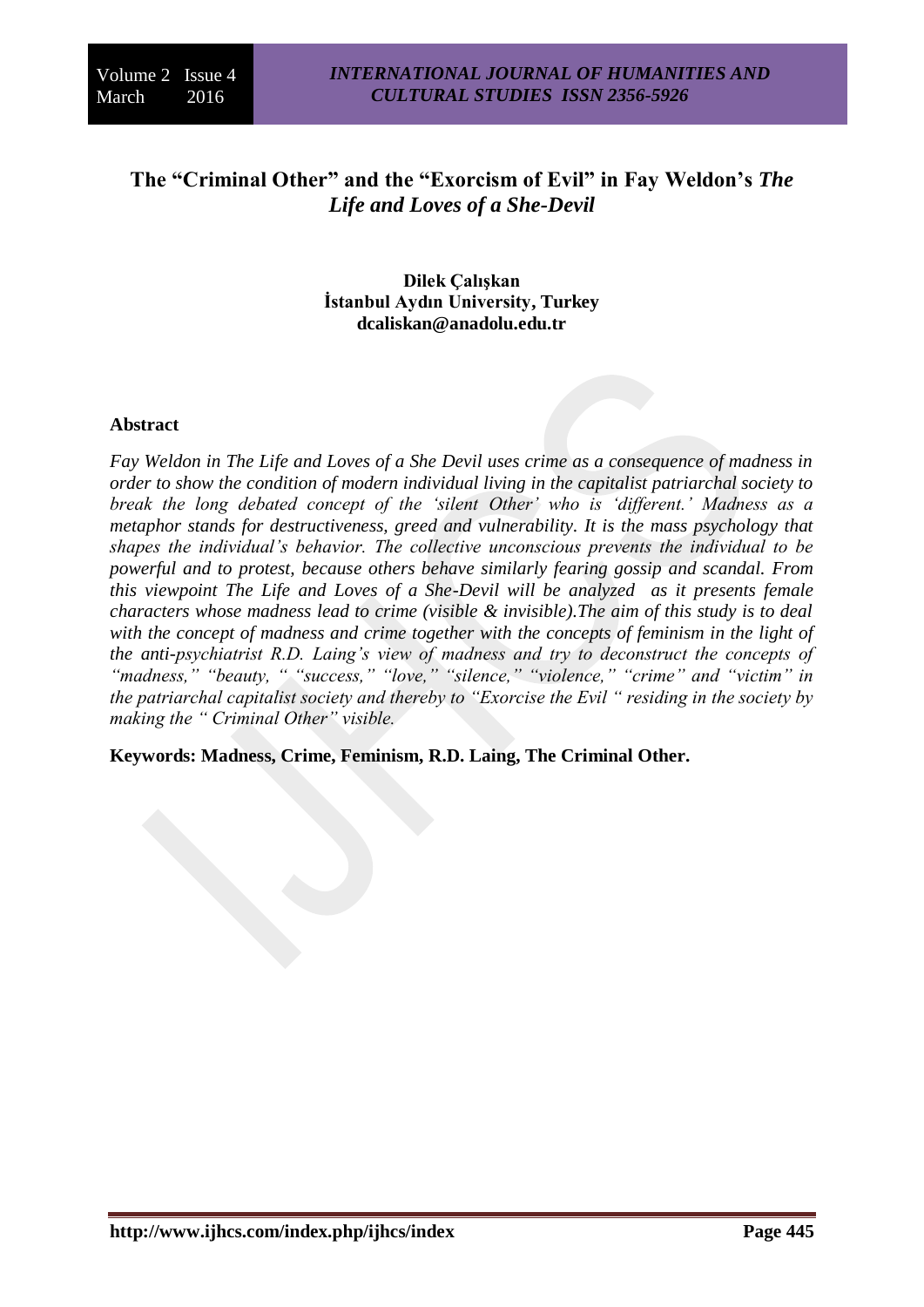''The cure of the madman, is in the reason of the other –his own reason of the otherhis own reason being but the very truth of his madness''

#### **Michel Foucault**

#### **Introduction**

Fay Weldon in *The Life and Loves of a She Devil* uses crime as a consequence of madness in order to show the condition of modern individual living in the capitalist patriarchal society to break the long debated concept of the 'silent Other' who is 'different.' Madness as a metaphor stands for destructiveness, greed and vulnerability. The individual, who cannot deal with the imposed ideas and images from the culture tries to internalize them. These contradicting images causing conflicts gradually fragment the self. The individual being maddened and being unable to achieve the lost unity between the self and the body fails to adapt to the society and becomes an outcast. The capitalistic progress based system, which encourages competition and success, puts pressure on the individual and causes impotency. This impotency related to all fields of life makes the individual suffer from inferiority complex, which brings rage and enmity. Ruth in *The life and Loves of a She-Devil* hates the famous and "beautiful" writer Mary Fisher who lives in The High Tower and tells lies. To overcome rage and enmity the individual turns to violence, because her/his experience of the environment is violent. The environment causes suffering and pain to which the character responds by committing crime (other –oriented violence). Ironically, invisible crimes are committed by "respectable" pillars of society. Laing (1967**)** asserts, in the society the individual is educated by the so-called "normal" man to lose herself/himself and to become absurd (28). Human beings act out of love and hatred, combined for defense and they attack or take pleasure in each other's company. People are induced to want all the same things, hate the same things (95-96). It is the mass psychology that shapes the individual's behavior. The collective unconscious prevents the individual to be powerful and to protest, because others behave similarly fearing gossip and scandal. Gossip directs the flow of individual's character. Each person thinks what the other thinks. Each person, however, is the other to the other and denies any bond with others (78-84).

From this viewpoint *The Life and Loves of a She-Devil* will be analyzed as it presents female characters whose madness lead to crime (visible & invisible). As Shosona Felman asserts (1975) , Mental Health is masculine and it means adjustment. For a woman to be healthy she must 'adjust' to and accept the behavioral norms for her sex even though these kinds of behavior are generally regarded as less socially desirable. The social role assigned to the woman is that of serving an image, a woman is a daughter, a mother and a wife. In short, madness in man or in woman is the acting out of the devalued female role or the total or partial rejection of one's sex-role archetype (6).

The aim of this study is to deal with the concept of madness and crime together with the concepts of feminism in the light of the anti-psychiatrist R.D. Laing's view of madness and try to deconstruct the concepts of "madness," "beauty, ""success," "love," "silence," "violence," "crime" and "victim" in the patriarchal capitalist society as mentioned by Fay Weldon in an interview with Mara Reisman (2008):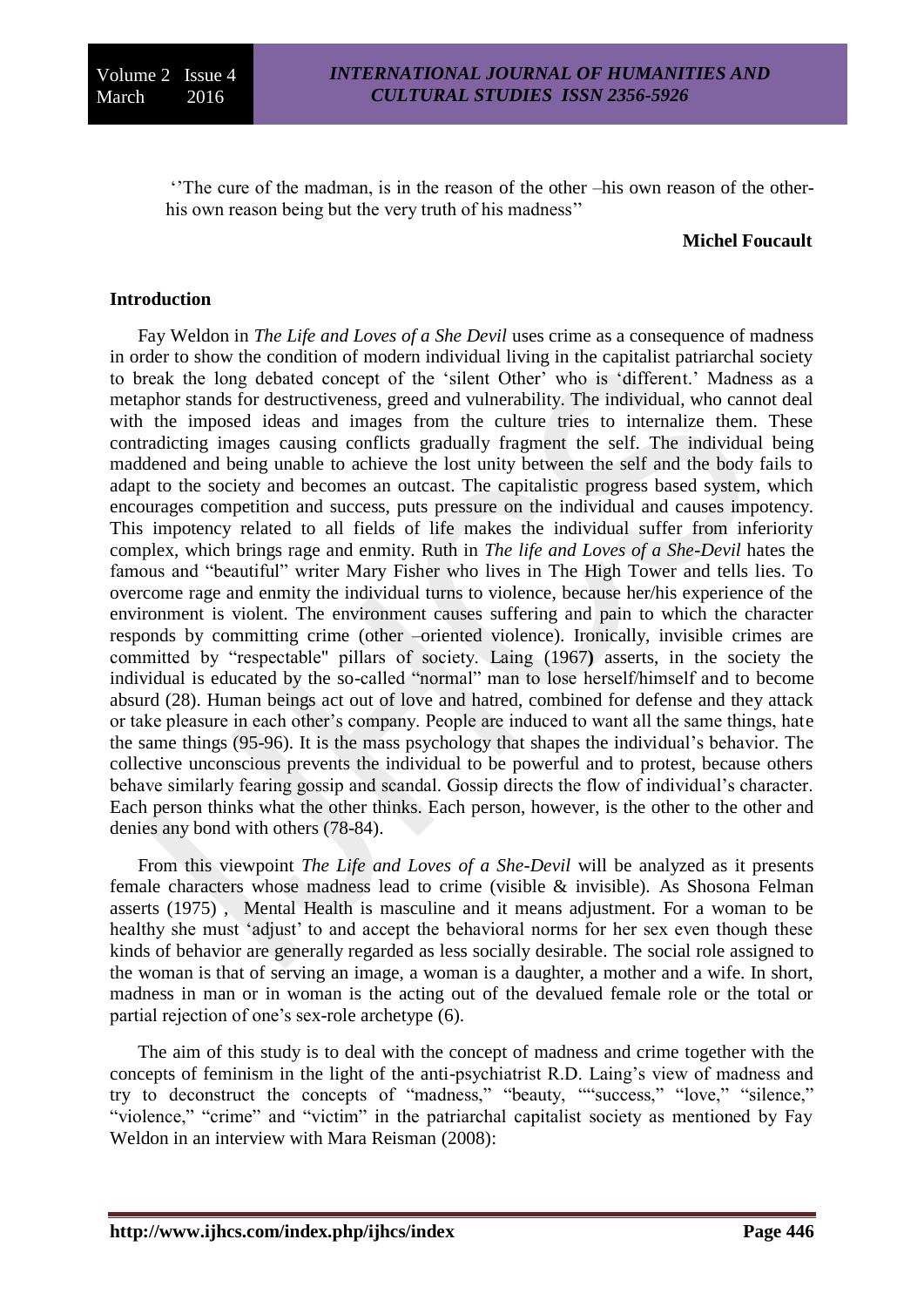I suppose how to preserve a culture in a sea of cynicism and consumerism. How to fight the general impoverishment of people's lives - . . . Where once you thought that men were to blame for women's misery, it is really hard nowadays to blame men or to see women as victims. I mean, women are victims of globalization and consumerism, forms of capitalism, forms of Gramsciism. And they're their own victims. But I don't think that men are in the position to victimize women. I mean, I'm sure they would if they could, but they really can't. (43-44)

Felman in her article " Woman and Madness" (1975), too, emphasizes the need to deconstruct the binaries of Western culture as suggested by Irigaray, a psychoanalyst, who adopts a traditional feminist critique of the male-centered orientation and of the anti-feminine bias of psychoanalytical theory and bases her idea on Derrida, who tried to deconstruct Western metaphysics (Nietzchean and Heideggerian critiques of traditional philosophy based on 'logocentricism' (dominance on logos over writing) (7). As again emphasized by Felman, Phylis Chessler's definition of madness is different. According to Chessler, madness is not to be romanticized or confused with political or cultural revolution. Depressed and terrified women are not about to seize the means of production. Far from being contestation "mental illness" is a request for help, a manifestation of cultural impotence and political castration. On the other hand, for Irigray, the help–seeking position is a part of female conditioning (7). Ruth's pleas for help will remain unreturned because of her indifferent environment, therefore she is forced to take action in the novel and transformed in a Devil. As she is unwilling to take action and prefered to keep passive, Ruth had to be turned into a Devil, to be able to cope with the criminally insane and the staff, as the institution functions as a microcosm of the society. This transformation will empower her and enable her to take the 'unwanted' job after being left by her indifferent husband, at The Lucas Hill Hospital, a prison for the criminally insane in *The Life and Loves of a She- Devil( 1983)*:

There is always a living to be earned doing the work that others prefer not to do. Employment can generally be found looking after other people's children, caring for the insane, or guarding imprisoned criminals, cleaning public rest rooms, laying out the dead, or making bed at cheap hotels. (125)

When the girl at the unemployed office talks about and laughs at the inmates of the institution, Ruth gets angry:

" People like that are to be pitied, not blamed, and certainly not laughed at,"said Ruth, and the girl immediately and nervously rang the hospital and made an appointment. (127)

Ruth uses the word to be "pitied," but unfortunately the society is the cuase of this suffering and pain. The process of exclusion and 'Othering 'of such people and those who are serving them as staff (who are also excluded people) at these excluded institututions are criticized:

For the most part, staff worked here whom no one else would employ. They were too fat or too thin or too stupid or too vicious or too black or too white or for one reason or another would simply never look good in any front office anywhere. (128)

The present is valorized, as everything revolve around concepts like "God," "Truth," "Being," "Reason," dichotomous oppositions dominate the Western philosophical thought. There is the subtle mechanism of hierarchization; Presence/ Absence, Being/ Nothingness, Truth/ Error, Same /Other and Identity/ Difference. As Felman asserts (1975), all negativity is supressed (8); the woman as the negative of man, black man as the negative of white man. Actually, nobody cares about such people and there is the use of violence (brutality), as the superintendent did not inquire too closely into Vesta Rose's (Ruth's false name/ identity) past experience in *The Life and Loves of a She-Devil* (1983):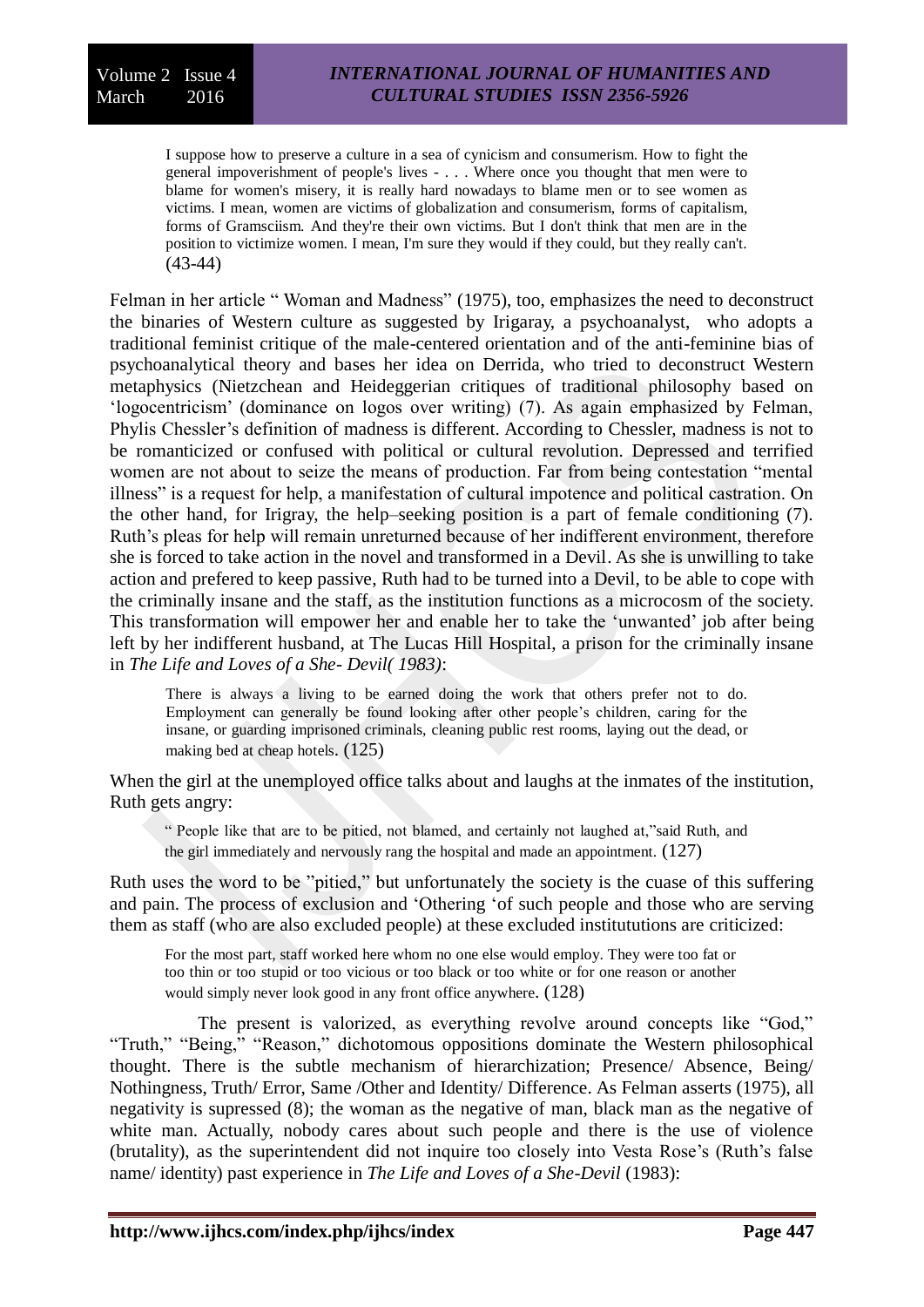She seemed strong, capable, and clean, and was likely to be less dangeroeus or disturbed than the inmates, many of whom were murderers or arsonists or given to public acts of gross indecency. Arsonists here were the most feared: sex offenders the most hated. Some inmates, of course, where there by mistake or had inwisely, or had unwisely pleaded insanity at their trials, and so were now incarcerated for an indefinite time, or until they could prove their insanity, which in Lucas Hill Hospital was a difficult thing to do. (128)

Weldon ironically portrays the reality of crime in the United States of Americaas mentioned by Reisman (2008):

Politicians and organized crime play a definite role often exposed in the U.S. A. By the press and official inquiries. Cases of policemen several forms of extortion (44).

Such exellent fathers, husbands or sons, respectable pillars of society, competent professionals, excellent civil servants, entranched defenders of criminal law, religion and morals turns out to be criminals and not all with faulty personality development commit crimes (147). Therefore, Ruth seduces such representatives one by one and lastly convinces the judge to find Bobbo guilty.

Fay Weldon's obsessive theme " Beauty" in *The Loves and Lives of a She-Devil* is another factor of primal role in slipping into madness, because "beauty" as the critic and writer Joyce Carol Oates also recurringly writes about in her works and also confirms in an interview with Leif Sjoberg (1982) is a cultural ideal and often a cultural prejudice. It cannot exist in the abstract, it has only meaning within the human imagination like Einstein and Spinoza claims ( Milazzo 112) and Ruth is obsessed with her body. Her husband Bobbo, too, is obsessed by the idea of beauty and judges not only his wife but also his children Nichola and Andy according to their appearances. On the other hand, her children Andy and Nichola, too, think Ruth is mad:

Nicola, Andy and Ruth consumed their food sitting in front of the television. So little groups eat, women and children, when the world falls apart. . . . Nichola and Andy rolled their eyes and looked to heaven. They thought she was mad. Their father had said often enough. "Your mother's mad, "he'd say.

Being labeled 'mad' and 'bad' by her family Ruth gradually slips into madness and refuses to be silent and wants to be 'successful.' 'Success' is another troublesome concept like 'Beauty' that are embodied in Mary Fisher.

# **Crime & Violence**: **Success & Silence**

The capitalistic (European/Western idea of progress, and The American Dream) as asserted by Friedman (1978) is based on the big American Dream, which for the American critic and writer Joyce Carol Oates is a false dream of conquest, control and ownership ( Creighton 107). It is an impossible dream of overcoming mutability ( Creighton 117). The setting of the novel is a city somewhere in America and it creates its own monsters like Ruth, a She-Devil. These 'bad' and 'mad' characters try to cope with the invisible violence of the "illusionary dreams" of conquest and progress. There is the need for "suffering pain" and the need for "uniting under sisterhood" in order to alter the violent environment, which is only possible by creating a community that operates with love. Ironically, these characters create their 'own illusions' hence there is the difficulty to achieve such a community based on 'authentic love' and 'relationships' and many of the crimes are committed in the name of Love.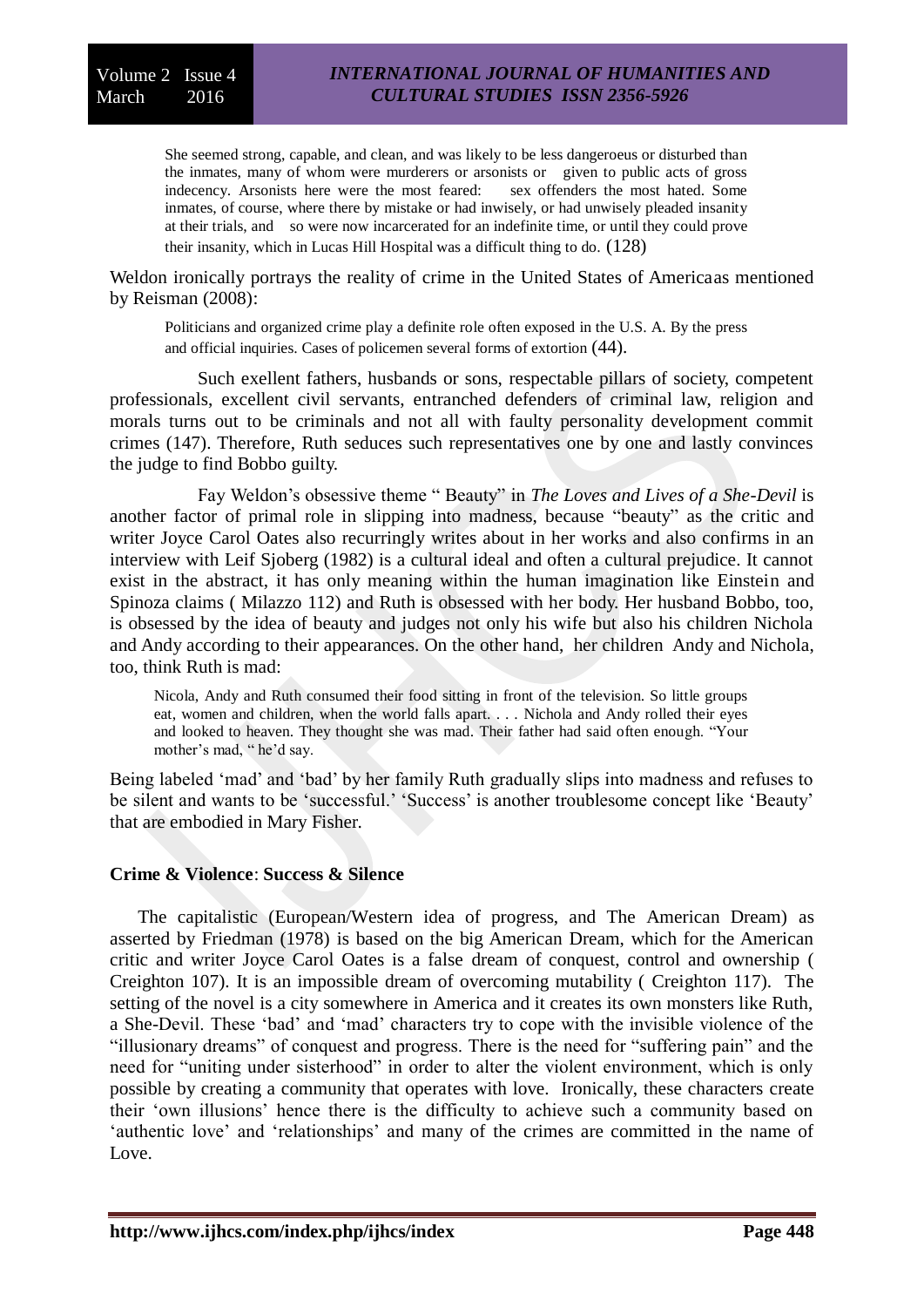# **Love & Dreams**

Mary Fisher and Bobbo talk a lot about love in *The Life and Loves of A She-Devil*, Bobbo is a man stereotype and he is in-between two women the dark Ruth (a biblical figure, ironically, who represents friendship, family and God's plan) and The White Mary (the Virgin Mary):

"Be Patient," he says, "I don't intend to leave you. It's just that I am in love with her and at the moment must act accordingly, "Love, he says! Love! Bobbo talks a lot about love. Mary Fisher writes about nothing but love. All you need is love. Good women, love their husbands. But I love, compared to hate, is pallid emotion. Fidgety and troublesome, and making misery.  $(12)$ 

He is committing one of the many invisible crimes that are committed by the groups called family, society and institutions under the masquerade that is called "love." The so called ''religious love,'' ''family love,'' ''animal love,'' ''nature love'' and so on. It functions collectively, as also mentioned by the existential psychiatrist R. D. Laing. In Laingian manner Fay Weldon makes the word prostituting as "love" visible in the criminal acts of Ruth and and wants it to be mapped and decentered. Bobbo is abnormal, the sexual relationship with Ruth gives him a feeling of exceptionality, because he has always been fascinated with sibling incest, although Ruth is not Bobbo's real sister (his parents consider her daughter-like ). As affirmed by Felman (1975):

'' The *sine qua non* of 'feminine' identity in patriarchal society is the violation of the incest taboo, The initial and continued 'preference' for Daddy, and approved falling in love and/ or marrying of powerful father figures'' (6). A woman is a daughter, a mother and a wife. '''Madness' in man or in woman is the acting out of the devalued female role or the total or partial rejection of one's sex-role archetype ''

The idea that Ruth is doing something forbidden excites Bobbo (it is the idea of incest) and Ruth is fascinated just by the idea that a man is willing to make love with her. Although they do not love each other they are forced into marriage. When Ruth gets pregnant Brenda and Angus arrange a marriage for Ruth and Bobbo. The consequence of this accidental marriage is two unwanted children in this 'imaginary' home the "Eden Grove," which is, ironically, a false Eden. Bobbo in his childhood did not receive maternal love and therefore he is unable to love his children and his wife. Actually, Ruth does not love Bobbo, but she "supposes" she loves her husband, "because this is the way married women do" (14). Instead, it is "lust" that drives her forward when she loses Bobbo and nothing can stop her.

"Lust is all hard hammer blows, cracking and splitting. Love is a slippery, velvety cloak to hide in. Lust is real and love is the stuff of dreams, and dreams are what we are made of." (Weldon 103).

All dreamers are susceptible to "the erecting of gigantic paranoid-delusion systems that are self-enclosed and self-destructive. They are self-destructive because they presume, that the human ego is the supreme form of consciousness in the universe, " they fail to see the other side of the coin and exclude other ideas and belief systems. This is the non-rational side of personality (Creighton 109). To show this self-destructiveness Weldon uses the theme of crime as a consequence of madness. 'Imperialism' (capitalism) is one of these systems and self-destructive Ruth's only aim becomes to possess Mary Fisher's High Tower, who lives there with her husband Bobbo and writes about the nature of love, and sees no reason why everyone should not be happy: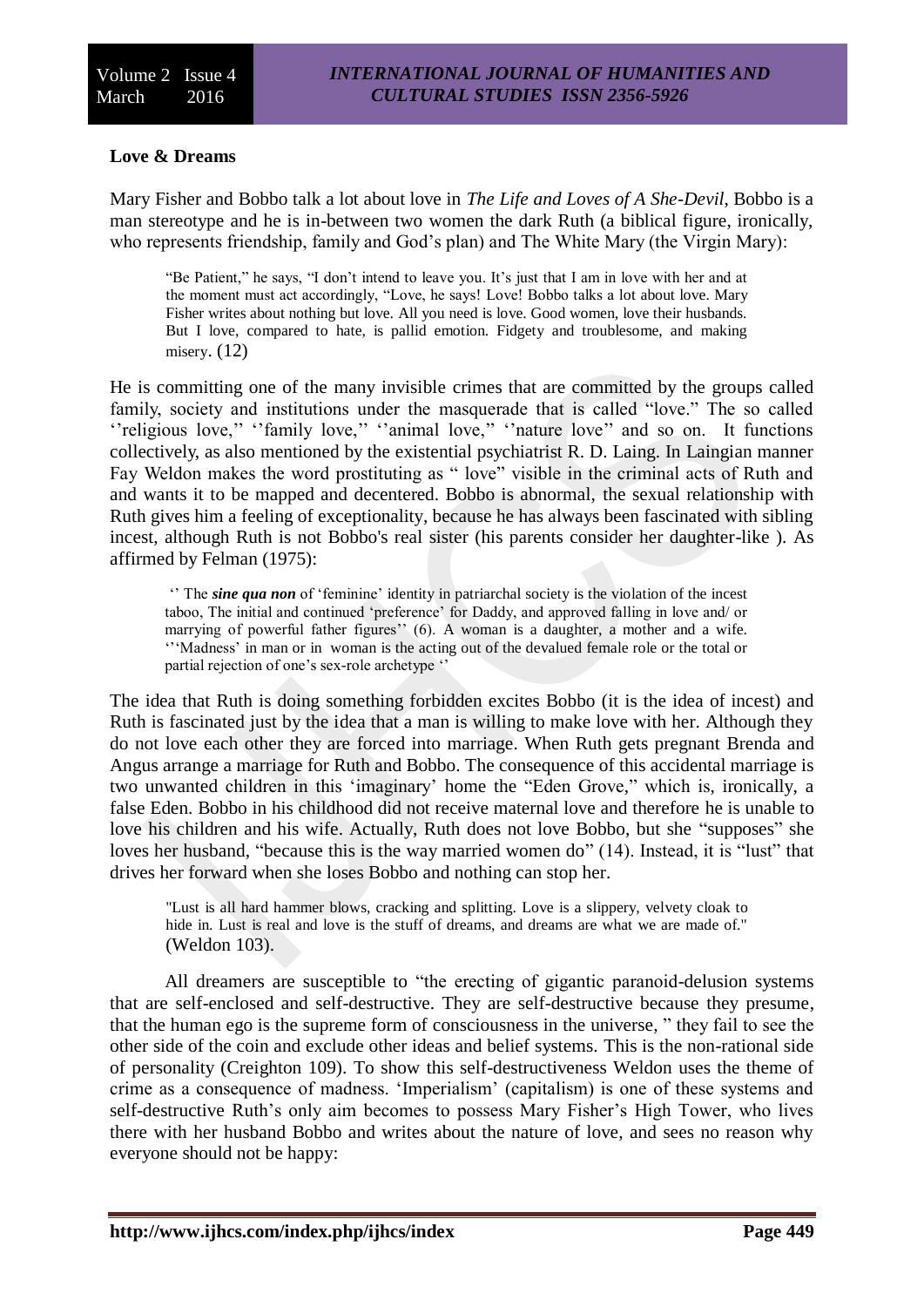Why should she think about us? We are powerless, and poor, and have no importance. We are not even included in everyone. .. . Sometimes in the night I scream so loud I wake the neighbors. Nothing ever wakes the children. … In the end I sucked energy out of the earth. I went into the garden and turned the soil with fork, and power moved into my toes and up my stubborn calves and rested in my she-devil loins: an urge and an irritation. It said there must now be an end to stop waiting: the time for action has come  $(55-56)$ .

Ironically, the neighbors are disinterested in Ruth's life. Houses become prisons. The High Tower of Mary Fisher has also to be turned into a prison, a coffin for Mary Fisher as she causes pain and suffering to "All" by her writing. She, too, has to experience pain. In her panopticon, which is a concept of Foucault, the center of power and surveillance has to be changed. There should be a shift of power. It should be turned into a prison by the new empowered Ruth, who takes action by putting her own house into fire. She sends her two children to their father, who started to live in the High Tower with his lover Mary Fisher. Ruth's mission is to create chaos, so that Bobbo should be driven out of the "Tower." Soon seeking escape from the troublesome life caused by the children, Bobbo starts to sleep in his office leaving the "successful" Mary Fisher behind, because the journey from the Tower to his office is exhausting:

Mary Fisher lives in the High Tower. She loves it *there*. Was there ever a more enchanting address? High Tower, the Old Lighthouse, World's End? When Mary Fisher bought the place five years ago it was a ruin. Now it is the outer and visible sign of her achievement. She loves the way the evening sun stretches across the sea onto the old stone and makes everything a warm soft pinky yellow. …It is dangerous to love houses, to put your trust in buildings. (73)

The individuals are self-destructing, because they presume that the human ego is the supreme form of consciousness in the universe." They fail to notice the different side of the coin and exclude other ideas and belief systems (Crieghton 109), like Mary Fisher (Ruth as mentioned before) and Bobbo in *The Life and Loves of a She-Devil*. This is the non-rational side of the personality. To show the self-destructiveness, crime as a consequence of madness is used. By showing the non-rational side of the personality in portraying the plight of the individual like Ruth in *The Life and Loves of a She- Devil,* Weldon challenges the capitalistic patriarchal society and its dichotomies.

Weldon by giving voice to the "silenced" tries to make the unheard voice of the "different other" heard. In this capitalistic system, not only the objects, but also the human body and soul are bought and sold as commodities. The aspiring spirit becomes easily corrupted by materialism. Success is defined as the acquisition of wealth, possession and position. Mary Fisher starts to lose control. Power is unstable. Ruth married Bobbo for his position and family (as opposed to Bobbo's father's opinions of Bobbo, who said Bobbo would never marry Ruth, because she has neither possessions nor position in the society). Bobbo desired Mary Fisher, because she was the embodiment of "beauty," "power" and "success," but he gradually got tired of her. So, Weldon writes about the violent patriarchal society that lacks trust and women are sold and bought in the name of marriage and categorized as beautiful or ugly. Ironically, Mary Fisher, who seems to be an expert of love is not capable of real love as she, too, is bereft of motherly love when Ruth drives the Mother of Mary Fisher from the institution in a tricky way and by this way Ruth forces Mary to bring her mother into the "Tower" to care for her, ironically Mary, too, suffered from lack of motherly love and care: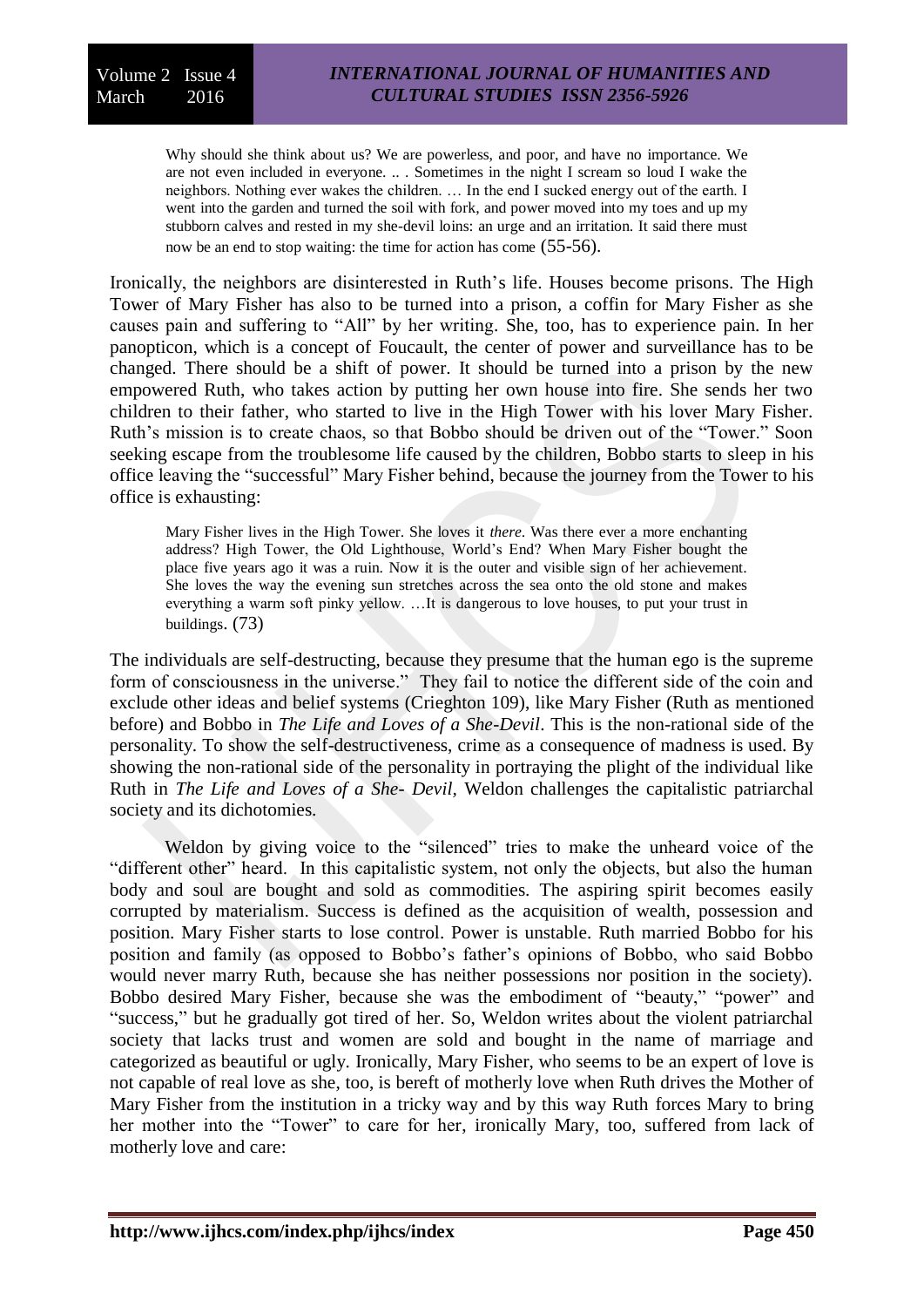It's hard to love a mother who has never loved you. Nevertheless, Mary Fisher, presented with her duty, did not avoid it. She tried. (120)

And when Mary writes her next novel *Ace of Angels* in a three month space her publishers become unhappy, because of its gritty reality and the lack of the driving simplicity of her earlier work. So, they for the first time started to speculate about the "age-less" Mary Fisher's age (120), which actually did not matter for Bobbo at all as she is 'seemingly' young and beautiful. For Bobbo she was forty, but for her mother she was fifty. In short all of Weldon's characters like Bobbo, Mary and Ruth are lonely, pathetic and suffering people who search for love, accomplishment, power and success. They are mostly doomed to fail like Ruth, which makes them commit crimes as they are unhappy and their end is tragic.

The capitalistic society is evil and prevents genuine human relationships. Bobbo in *The Life and Loves of a She-Devil* has to marry the homeless Ruth, the secretary (and unofficial maid) of his father, who was invited to serve and help Bobbo's mother in their house. The invisible break between the self and community is presented through the portrayal of abnormal and mad people. Bobbo, the husband of Ruth is an abnormal character. Lying and deceiving his whole family he runs off with the popular writer Mary Fisher. For Ruth, it is a serious crime and has to be punished. Ruth, putting the house into fire, destroys the whole cosmos. Ruth, too, was unwanted by her mother and step-father, she is forced to live with father and mother 'substitutes.' The "homeless" Ruth is dismissed by her mother, because her stepfather does not have a room for her (as he needs place for "his train"). Her indifferent mother choosing "the husband" rejects the daughter. So, Bobbo's family becomes a substitute, but unfortunately, they too, use and abuse "her talent" for the household. Ruth is a symbol of 'distorted feminine viewpoint' and suffers 'self-caused pain.' She is the embodiment of psychologically tormented women who will attack all kinds of patriarchal institutions. Weldon's call is for women to take responsibility and thus makes Ruth starts working at a mental institution many women reject. Women should work on behalf of 'mad' and 'bad' women who are excluded from the patriarchal society as emphasized by Phylis Chesler in an interview with Cole (1995):

On behalf of women who had never been helped, but who had, in fact, been further abused by the mental health professions: punitively labelled, overtly tranquilized, sexually seduced while in treatment, hospitalized against their will, given shock therapy, lobotomized, and deeply disliked as too "aggressive," "promiscuos," "depressed," "ugly," "old," "disgusting" or "incurable." Maybe AWP could set up an alternative to a mental hospital with the money, "I said, or a shelter for runaway wives." The audience laughed at me. Loudly. Nervously. Some of my two thousand collegues made jokes about my "penis envy." Some looked embarresed, others relived. Obviously, I was "crazy." (Cole, Rotblume, Chesler 3)

In *The Life and Loves of a She-Devil*, Fay Weldon attacks the mentality of women, who are self-enslaved. Ruth endlessly serves Bobbo's whole family (a foster child in the patriarchal system), her husband, the two children, the dog, cat and the hamster and his parents. She runs the whole household (of the huge mansion with its 'garden') in a false Eden. She keeps the whole world together, except the indifferent husband, who believes in " open marriage" and does not believe in loyalty. In his viewpoint there is no reason to be jealous. Ruth, too, should have a life on her own (she should experiment with sex). As he is loved and admired by many women for his smart appearance and position, he believes himself superior. Similarly, Ruth, too, admires him for his "appearance" and thinks he is superior and she is inferior. She is too tall, too fat and ugly like an old dog: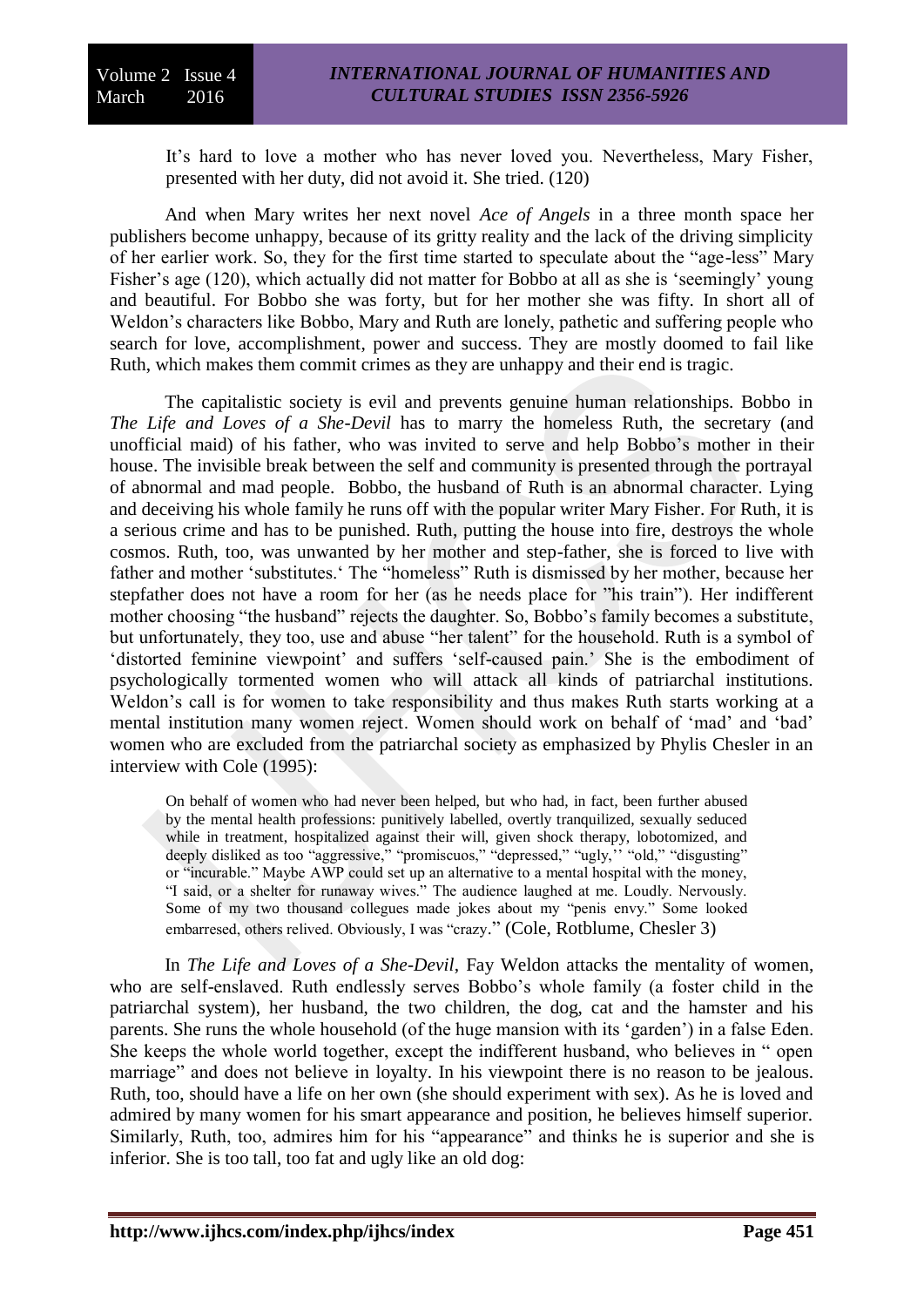I am six feet two inches tall, which is fine for a man but not for a woman. I am as dark as Mary Fisher is fair, and has one of those jutting jaws which tall, dark women often have, and eyes sunk rather far back into my face, and a hooked nose. My shoulders are broad and bony and my hips broad and fleshy, and muscles in my legs are well developed. My arms, I swear, are too short for my body. My nature and my looks do not agree. I was unlucky, you might think, in the great Lucky Dip that is woman's life.  $(11)$ 

Until the collapse of her marriage, Ruth's inferiority complex and her distorted viewpoint lead to her insistence on being together with the 'imaginary husband,' who is an "image." Despite her different understanding of marriage, she wants to keep Bobbo. Although Bobbo is the wrong candidate for marriage, Ruth believes he is too good for her, admires and worships him and is thankful that he stays with her. A coincidental marriage ruins the life of all. Her attempt is a matter of 'occupying' or 'finding' a space in the society. Ironically, Ruth occupied his place (his room) rented to her by Bobbo's mother, Bobbo did not want to lose his room (his domain) upon arrival from university and creeping into her bed possessed both the room and the body of Ruth. Metaphorically, Bobbo's parent's love toward Ruth is symbolic of "patriarchal love for women." Ruth being in desperate need of a family lets herself be used and abused not only by Bobbo, but also by the whole family and gradually slips into madness. Finally, when she is deserted by her husband, she takes on the role of the Devil, as her husband Bobbo used to call her. Now, she is ready to destroy the whole world to take revenge and to show the real Evil to the whole world. Obsessed by the idea of controlling the whole world she wants to possess Mary Fisher's High Tower (the symbol of power), who is the icon of "female beauty" and "talent" as a famous and beautiful romance writer, and her husband's sole 'joy of life.' For Ruth it becomes a matter of conquest and occupation.

By empowering her with evil powers Weldon makes Ruth commit crimes and take the control over from Bobbo and Mary Fisher. Mary Fisher, who controls and manipulates the whole reading public with her lies, with the romances she created to keep the high tower is now to be conquered:

Mary Fisher lives in the High Tower. She loves it there. Was there ever a more enchanting address? High Tower, the Old Lighthouse, World's End? When Mary Fisher bought the place five years ago it was a ruin: Now it is the outer and visible sign of her best achievement. She loves the way the evening sun stretches across the sea onto the old stone and makes everything a warm soft pinky yellow. Who needs rose-tinted glasses when reality is so cozy? It can be done, you see. Mary Fisher has done it. (73)

The High Tower is a ( Bentham's) panopticon (a concept by Foucault, asserting that all relations are power relations and knowledge is power), a space that is used for the surveillance and control in prison systems:

In Bentham's design of the Panopticon, the occupants of the central tower take up positions of surveillance vis-à-vis each of the inmates(and indeed, of one another)….Foucault describes such techniques as: … always meticulous, often minute techniques, but they defined a certain mode of detailed political investment of the body, a "new micro-physics of power" (that) had constantly reached out ever broader domains, as if … intended to cover the entire social body. (Taylor 60)

 Ironically, invisible crimes are committed by abnormal parents, teachers, politicians, doctors, lawyers, artists, writers and other representatives of the system, but they remain invisible whereas visible crimes are punished and subjected to surveillance and prisons serve these invisible powers. In this way, Fay Weldon wants to make the invisible crimes visible and to exorcise the evil prevalent in society and its discourses. She wants to deconstruct the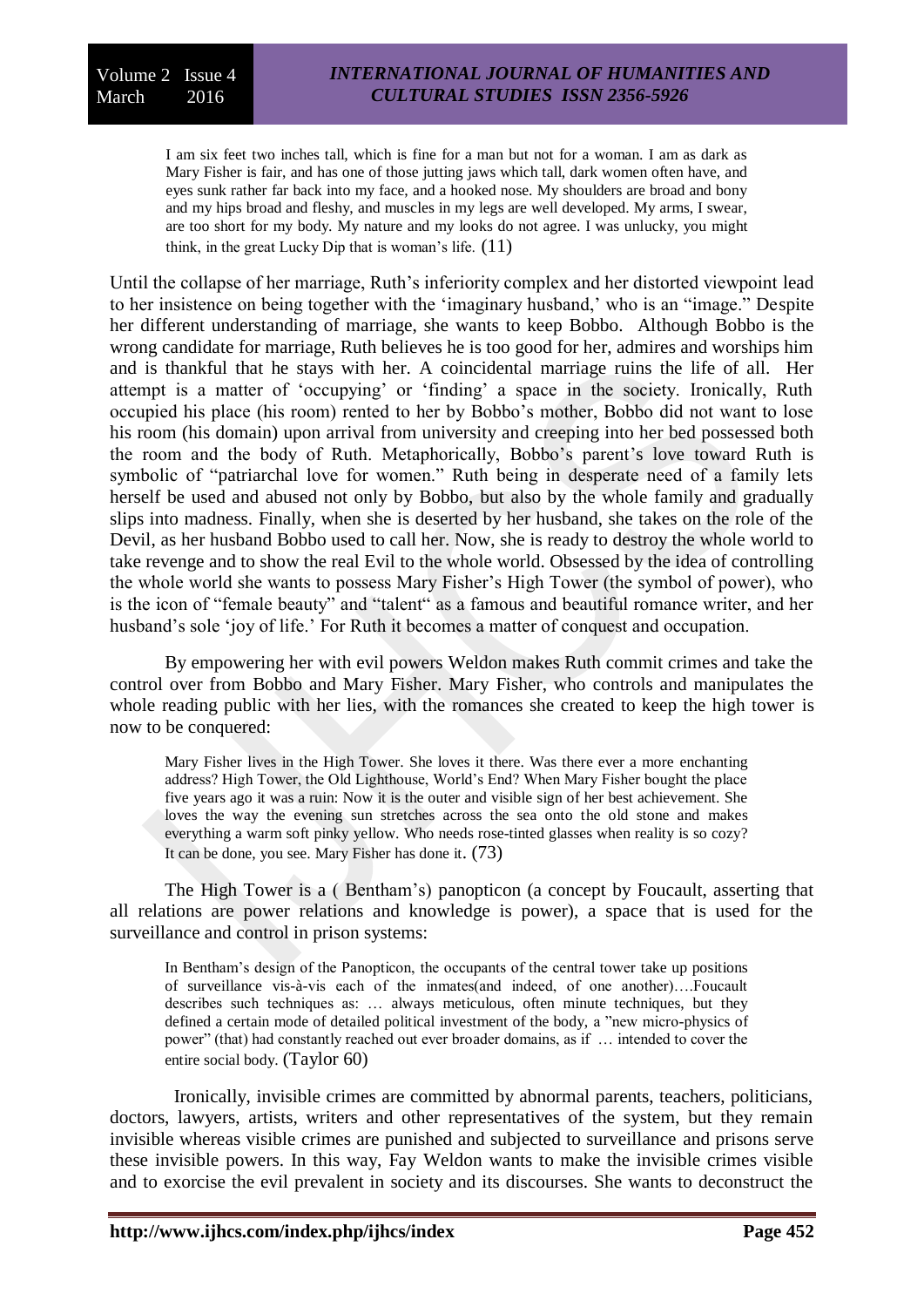patriarchal language of the 'Devil,' an image created by men. Mary, as the beautiful and desired woman is the 'Criminal Other' of Ruth. She is a 'Real Devil' serving for men disguised in "beauty" and "success, «and covering her crimes with her abilities of writing, she remains invisible. Actually, Mary deceives her whole reading public by telling them lies, she steals another woman's husband and family. She also abandoned her own mother into a nursing home refusing to connect her. She also uses and abuses her male Latino servant Garcia (who is 'willing' to serve her white and superior 'master' wherever necessary and whatever cost) sexually as well as spiritually. Ironically, Bobbo, who controlled Mary Fisher's finances is now controlled by the 'She-Devil' Ruth. She step by step enters into the domain of Mary Fisher.

# **"Good": Violence & Institutions**

She one by one contemplates the so-called 'good' spaces (institutions), which the' bad ' Ruth was kept off during the isolation years of her marriage. By taking on a false identity and in disguise she takes on several jobs. In the old people's home she finds Mary Fisher's mother and persuades her to go to Mary's house. Knowing that Bobbo has never been careful about his own finances Ruth plays with him cat and mouse and he is finally accused of speculation and put into custody with the help of a sadistic judge, who likes to torture his own wife and women sexually as he is convinced by the transformed Ruth (by her sexual talent) that Bobbo is guilty. She manages to transform Bobbo' s whole money into her own account in the banks of Switzerland and thus deepening Mary Fisher's misery. Trying to be "good," ironically, Mary Fisher creates her own downfall; in addition to the two children deserted by Ruth she now has an unbearable and incontinent mother. Possessing both knowledge and money Ruth has now the power to take the control over her enemy Mary's life and also the life of the others. She also experiments with sex having relationship with the judge, with the priest with a woman and a man and healing (his) "the eye" and thereby, metaphorically, healing herself, men and the patriarchal viewpoint of society. Ruth ends up 'seemingly' the winner as Mary dies of cancer, and she gets her husband back and possesses both the High Tower and the manservant Garcia as a strange parody of Mary Fisher. Ruth is happy in her High Tower now. Thus Ruth functions to show the evil side of the so-called respectable, successful pillars of the society, who are in possession of respect, status, power and money. Although, she has the powers of the sorcerers she may use for good or bad, she uses her power for the bad. Ironically, in a similar way she wasted her intelligence and talents for subservience in the past in the name of patriarchal goals.

Having an indifferent family, being an unwanted child and being rejected by her own mother she can be considered a victim, but ironically her insistence on false ideas and illusions about marriage and family created her own hubris.

Giving and taking bribery, working outlawry and every kinds of abuse are natural outcomes of the false rules, norms and ideals of the viewpoint of patriarchal capitalist society that also operates academically, as Ruth obtains General Education, English and Mathematic Education Diplomas for a certain amount of money. She can now possess the whole world with her power even Garcia the former manservant of Mary. Garcia reports Ruth about the life and happenings in the ''High Tower.''

In order to cover the madness of the larger crowd the individual, who rejects to act according to the prescribed roles in society, is labeled mad or bad and confined in mental institutions or between the walls of their own 'homes.' Ruth is self-confined in her body and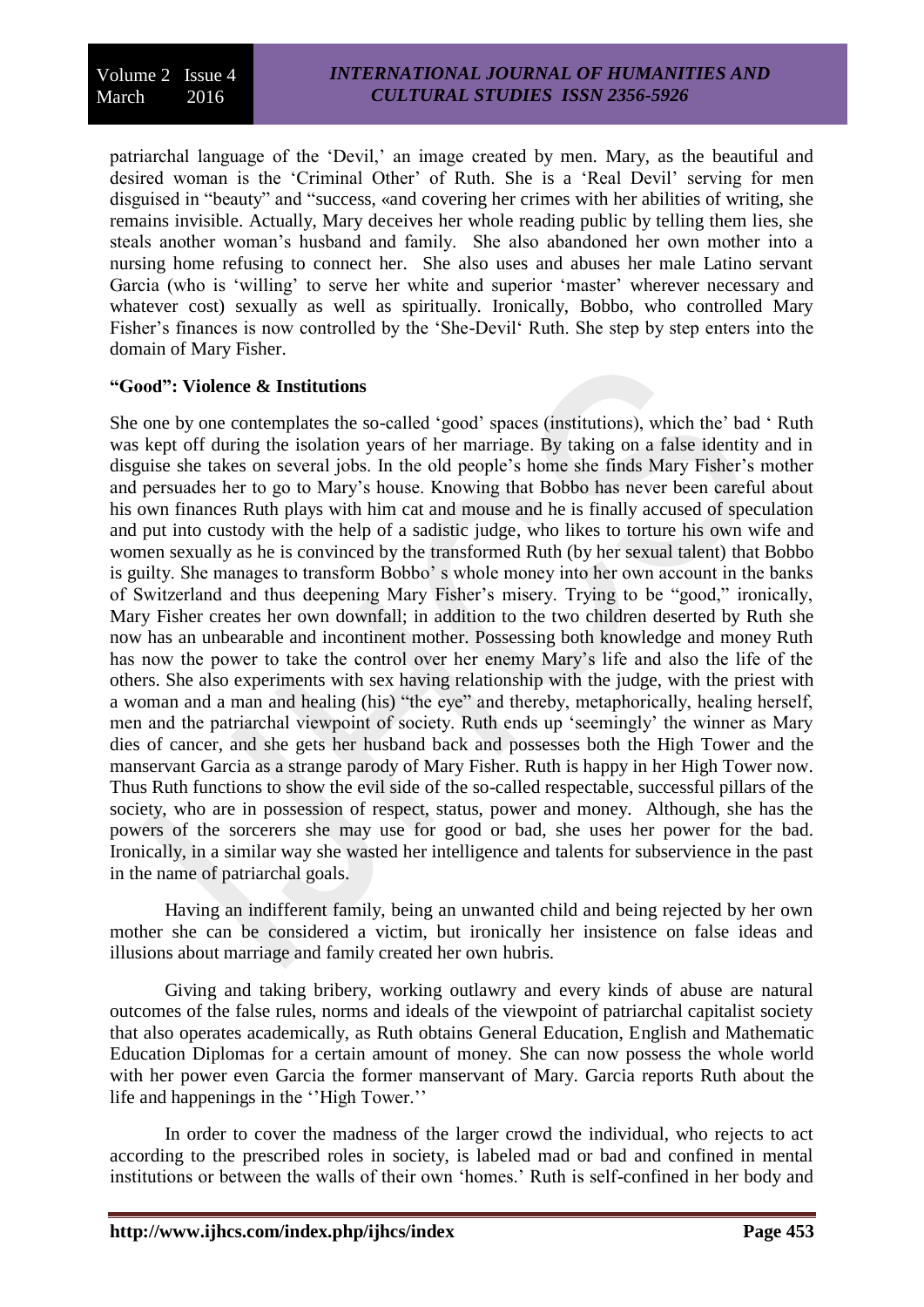therefore later becomes confined in her room by others and gradually slips into madness (obsessed with power and feelings of revenge), ironically, by starting work at a psychiatric hospital Ruth follows the path of Mary Fisher, both Ruth and Mary are stereotypes showing the two sides of the coin of femininity and are both doomed to fail, because it is madness and crime is a natural consequence. The mad persons are even rejected by their own parents and family members; ironically, Ruth finds a position at a psychiatric institution. Visible crimes are punished severely, whereas invisible crimes are committed by the family members and will continue to be committed in the society. Ruth's mission is to punish these unnoticed and invisible crimes and make them visible. Parents reject the children like Bobbo, who feels himself responsible for the children, but does not feel any guilt for the things that happened to them. Children reject the elderly (Mary abandons her Mother) and Ruth's children never wake up when the suffering Ruth screams at nights in pain.

Animals, too, are killed and subjected to extinction. When the house is burnt down by Ruth and the children ask what will happen to their domestic animals, Ruth, ironically says, the neighbors will take care of them as they "love" animals very much. Unfortunately, nobody cares about what happens to Ruth, her children and their animals. Animal abuse is criticized as Ruth kept several animals, although there was some discrepancy between them and the animals in the house. Ruth, as a stereotype of ugly femininity insists on her gender roles.

Ruth as the double of Mary Fisher dreams and is transformed into a She -Devil as Bobbo called her (as for Laing calling names is another form of violence). Unlike Mary Fisher, as Oates expresses, the formal artist is the one who arranges his dreams into a shape that can be experienced by other people. Art is an expression of the human soul (Milosz 107) and art is not to be understood but to be experienced (Milazzo 160). Ruth as a Devil is to be experienced.

The violence these characters commit is to be experienced like a piece of art only Mary Fisher is capable of creation as Cixous and Clement affirm in their article " Newly Born Woman" are seen "as imaginary group", but unfortunately as she is telling lies her art is of no use, and she has to be destroyed by her binary the ''ugly other'' by Ruth a woman in a man's body in a so called "womanly manner" as Bobbo associates her with Devil going back to the idea of "Original Sin." and turns history back to start over again. Weldon by transforming her creative powers onto Ruth empowers Ruth for creativity (Weldon 7-9).

Disguising herself as 'being good'Mary Fisher is the embodiment of the false "illusionary system" as she is contributing to the continuation of the system that is built on lies and on illusions as the novel opens, "Mary Fisher lives in a High Tower, on the edge of the sea: she writes a great deal about love about the nature of love. She tells lies" (1).

Mary Fisher is self- created and has created a Third Space for a new existence near the Sea in a High Tower being in-between relations. High Tower is a symbol of her crimes and violence she commits in the name of love (stealing one's husband). So that, the "Tower" can be seen as a light house standing for the discourses of imperialism, capitalism and its contemporary form globalism (which is Schizophrenia itself) according to Frederic Jameson and there are a number of symptoms that he associates with the postmodern condition:

Jameson is highly critical of our current historical situation; indeed, he paints rather a dystopic picture of the present, which he associates, in particular, with a loss of our connection to history. What we are left with is a fascination with the present.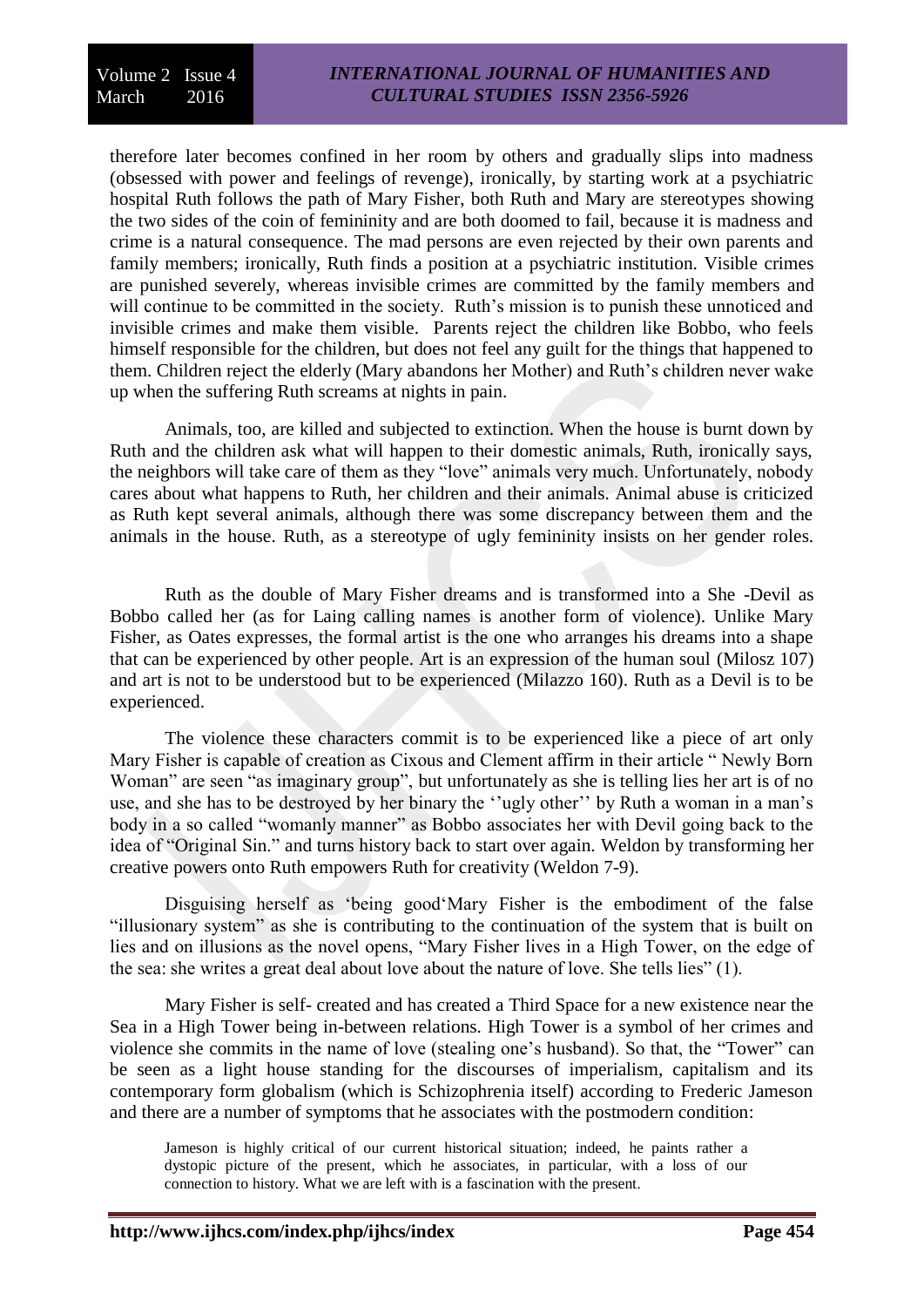According to Jameson, postmodenity has transformed the historical past into a series of emptied-out stylizations (what Jameson terms as pastiche) that can be commodified and consumed. (https://.cla.purdue.edu)

With the speculation about Mary Fisher's age done by the publishing houses, Weldon hints at the theories and debates of literary discussions between the modernists, postmodernists and feminists theories of literary criticism and the attacks on her own nature of writing and wide criticism.

1. the weakening of historicity. Jameson sees our "historical deafness" (xi) as one of the symptoms of our age. Postmodern theory itself is a desperate attempt to make sense of the age but in a way that refuses the traditional forms of understanding (narrative, history, the reality obscured by ideology). Jameson calls for the return of history.As Jameson (following Lacan) explains, the schizophrenic suffers from a "breakdown of the signifying chain" in his/her use of language until "the schizophrenic is reduced to an experience of pure material signifiers, or, in other words, a series of pure and unrelated presents in time" The loss of historicity, according to Jameson, most resembles such a schizophrenic position.

2) a breakdown of the distinction between "high" and "low" culture. As Jameson puts it, the various forms of postmodernism "have, in fact, been fascinated precisely by this whole 'degraded' landscape of schlock and [kitsch,](https://www.cla.purdue.edu/english/theory/postmodernism/terms/kitsch.html) of TV series and Reader's Digest culture, of advertising and motels, of the late show and the grade-B Hollywood film, of so-called paraliterature, with its airport paperback categories of the gothic and the romance, the popular biography, the murder mystery, and the science fiction or fantasy novel: materials they no long simply 'quote,' as a Joyce or a Mahler might have done, but incorporate into their very substance."

3) "a new depthlessness, which finds its prolongation both in contemporary 'theory' and in a whole new culture of the image or the [simulacrum."](https://www.cla.purdue.edu/english/theory/postmodernism/terms/simulacrum.html) This depthlessness is, of course, supported by point # 5. The depthlessness manifests itself through literal flatness (two dimensional screens, flat skyscrapers full of reflecting windows) and qualitative superficiality. In theory, it manifests itself through the postmodern rejection of the belief that one can ever fully move beyond the surface appearances of ideology or "false consciousness" to some deeper truth; we are left instead with "multiple surfaces."One result is "that our daily life, our psychic experience, our cultural languages, are today dominated by categories of space rather than by categories of time, as in the preceding period of high modernism."

4) "the waning of affect" and "a whole new type of emotional ground tone—what I will call 'intensities' which can best be grasped by a return to older theories of the sublime." The general depthlessness and affectlessness of postmodern culture is countered by outrageous claims for extreme moments of intense emotion, which Jameson aligns with schizophrenia and a culture of (drug) addiction. With the loss of historicity, the present is experienced by the schizophrenic subject "with heightened intensity, bearing a mysterious charge of affect" which can be "described in the negative terms of anxiety and loss of reality, but which one could just as well imagine in the positive terms of euphoria, a high, an intoxicatory or hallucinogenic intensity."

5) a whole new technology (computers, digital culture, etc.), though Jameson insists on seeing such technology as "itself a figure for a whole new economic world system." Such technologies are more concerned with *reproduction* rather than with the industrial production of material goods. (https://.cla.purdue.edu)

Weldon, too, is attacked like Mary Fisher as a prolific, popular and money earning writer, who, too, is self-created as mentioned by Blymiller (2007):

Although her public voice became recognized in the 1970s, Weldon's place in British culture remained in question, and because of her postmodern approach to nearly everything, is likely to remain a focus of discussion (38) . . . Despite the publication of a darkly comic novel about binge eating—not then a construct common in public discourse—she seemed so conventional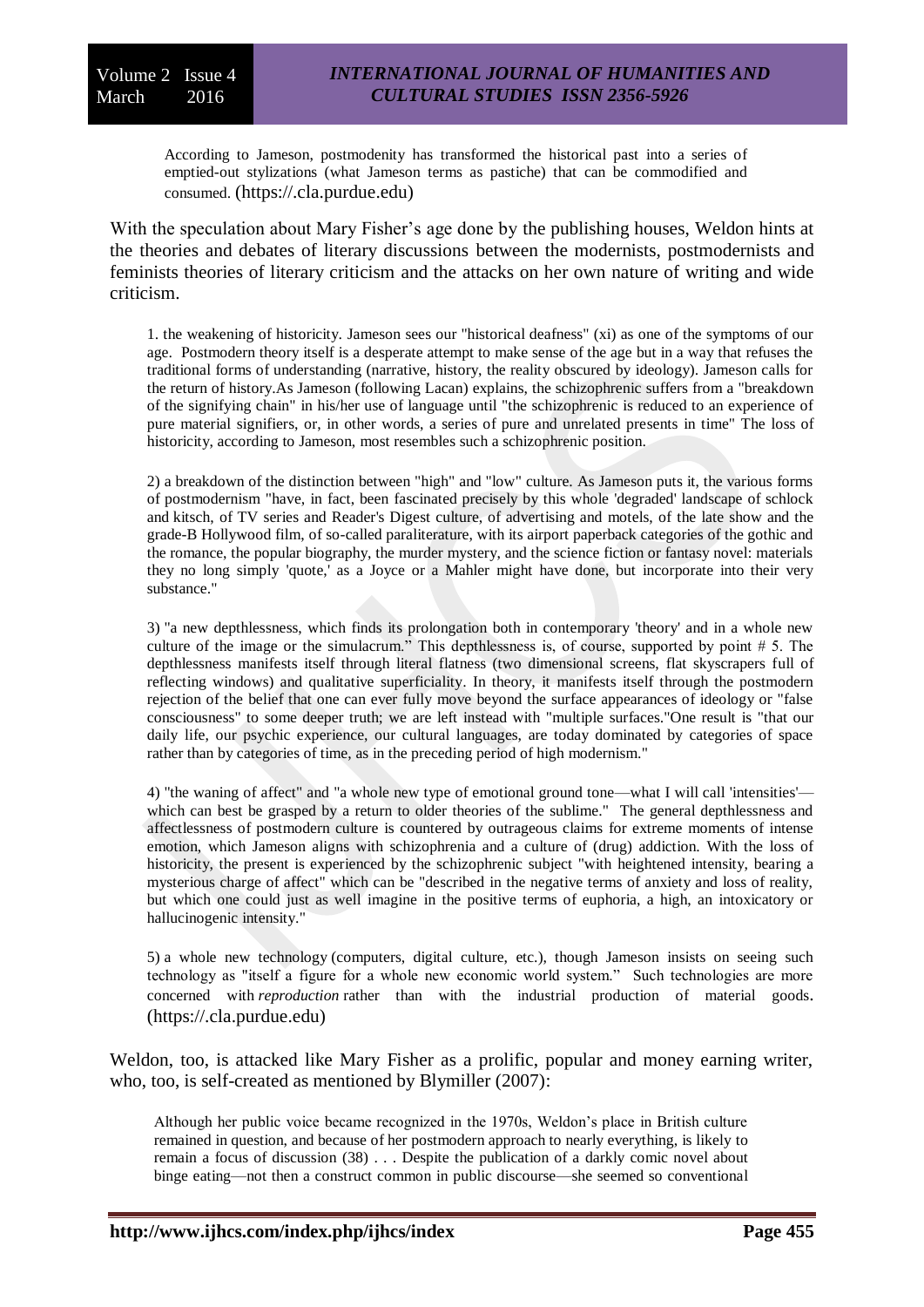that, in 1971, she was invited onto David Frost's television program to counter feminists protesting the Miss World Contest as a flesh market. She created a scandal by affirming their claims. In 2003, Weldon created another scandal for "hellfire feminist revisionism" as an "exraver whose hot flushes have put an end to hot sex" because she views recreational sex for women as a negative effect of contraceptive availability (Burchill). "It [contraception] cheapened sex. We have had the magic taken away from us. Sex has become practical and rather horrible" (qtd. in Press Association Limited). Even though by 2003 Weldon had been recognized by some as "a national treasure" (Rurhmund), she remains "a genuine iconoclast and connoisseur of hypocrisy" (Powers). And she appeals to the mass media audiences. (38- 39)

Weldon seems to show all the syptoms of schizophrenia that are mentioned by Jameson. And Weldon uses madness as a metaphor showing the real condition of the society that in turn induces madness and entrapps individuals. Weldon turns "inferiority complex" suffering character Ruth into a character with bloated ego (like Mary and Bobbo) who tries to control the world as this attitude attaches itself to the American Dream of aspiration and selfactualization. People are made to belief in the big illusion created by the politicians via ideologies as emphasized by Blymiller (2007) .

She is also critized for blurring the margin between high and popular culture, understanding that binary opposition oversimplifies mass culture.(10) … She openly admits writing for money … Shunning academia, Weldon embraces her works' resistance to traditional modes of literary criticism just as early in her career she resisted canonization by academia and so on… (43)

By destroying Bobbo, Weldon, symbolically, destroys this "success oriented" (a subject of debate) insatiable consumerist patriarchal capitalistic ways of thinking as a suffering writer (too much criticism).

I cause Bobbo as much misery as he ever caused me, and more. I try not to, but somehow it is not a matter of male and female after all; it never was merely of power" (240)

For Weldon, the fundamental inequity is economic, yet interestingly, she notes in a 1991 interview that "given economic equality, women are as likely to behave just as badly as men" (MacKay 86) as emphasized by James Sexton (http://sexton.disted.camosun.bc.ca/engl286/weldon\_essay.htm).

Metaphorically, The Tower is the Third World waiting to be conquered by Ruth who wants to taste power as Weldon's own experience, who grew up in New Zealand can be paralleled. It is like the The Third Space like all the colonies that is awaiting its colonizers:

In short, Weldon satirizes the systematic reification discernible in the western world which has confused comfort with civilisation. The patriarchal capitalist system reduces not just housewives like Ruth to commodities, but also the aged, like Mrs. Fisher, the less productive salesman like Mr. Tufton, and the sincere cleric like Father Ferguson, who eventually pleases his superiors by acceding to the wishes of land developers who want to demolish his innercity church, thereby increasing the church's wealth. As Ruth says on the first page of the novel, referring to Mary Fisher's wealth: : "...wherever you go it is the same to those who hath...shall be given, and to those who hath not ...even that which they have shall be taken away." As Eleanor Darcy says in *Darcy's Utopia* , "the problem lies with distribution, not production" (38) as again also asserted by Sexton.

(http://sexton.disted.camosun.bc.ca/engl286/weldon\_essay.htm).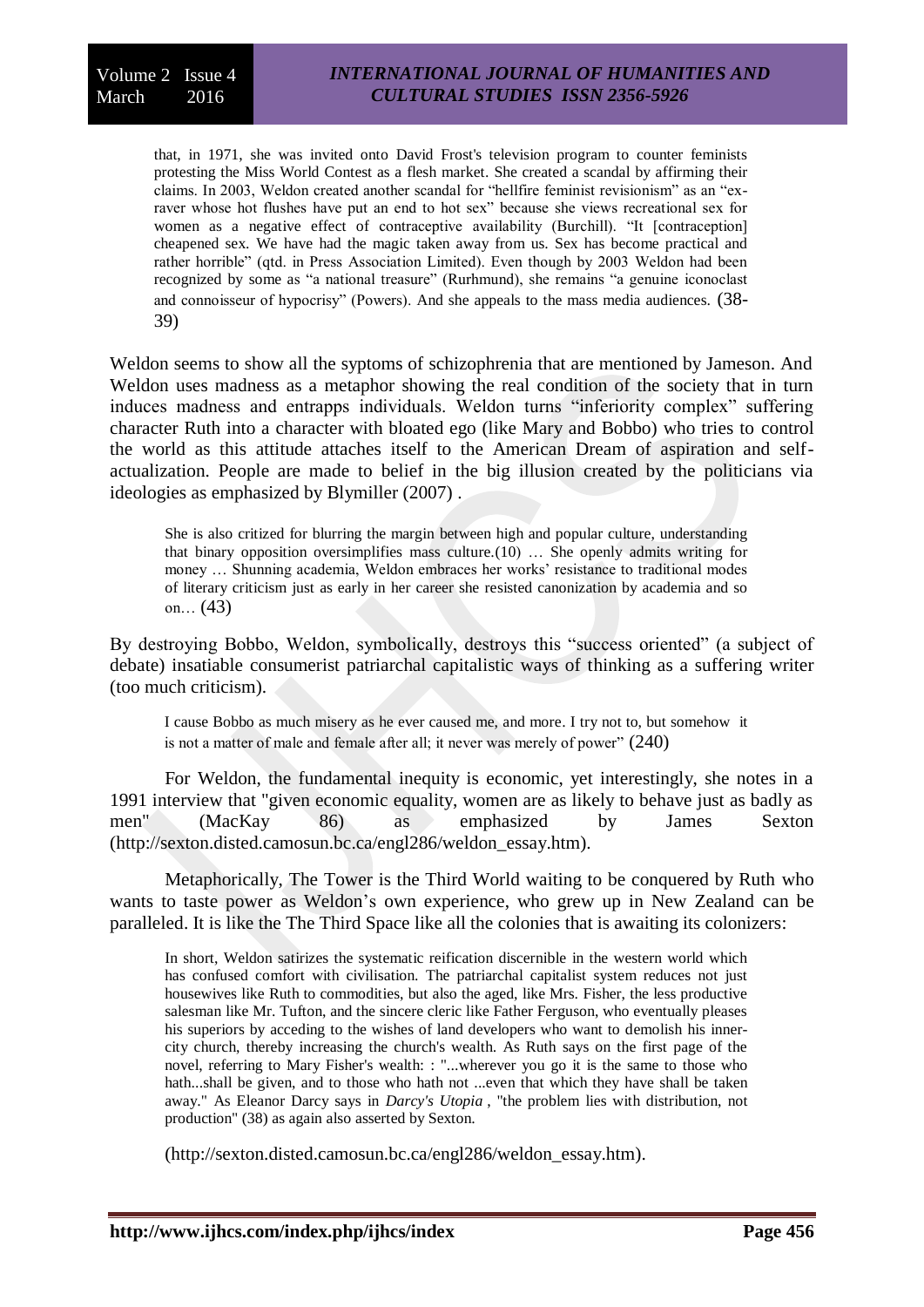#### In such a system all are corrupted by power play their role as asserted by R. D. Laing (1967):

There is little conjunction of truth and social "reality" around us are pseudo events, to which we adjust with a false consciousness adapted to see these events as true and real, and even as beautiful. In the society of men truth resides now less in what things are then in what they are not. Our social reality is so ugly if seen in the light of exiled truth, and beauty is almost no longer possible if it is not a lie. We live in a moment where change is so speeded up that we begin to see the present only when it is already disappearing. . . We are all murderers and prostitutes. No matter to what culture, society, class, nation, we belong no matter how normal, moral, or mature we take our selves to be. Humanity is estranged from its authentic possibilities. This basic vision prevents us from taking any unequivocal view of sanity of common sense, or of the madness of the so-called madman. . . At all events we are bemused crazed creatures, strangers to our true selves, to one another, and to the spiritual and material world—mad, even, from an ideal standpoint we can glimpse but not adapt.  $(11-13)$ 

Liang's view of madness can be considered as the summary of Weldon's view of society her characters madness a withdrawal from society –is not only because of adoptation problems. The struggle with family and culture and their failure in accepting the designated roles will lead them to become outcasts and the fear make them submitt. And the consequence will be cyclic quest for autonomy and the individuals can neither depart nor accept their environment totally. The only alternative and escape possibility can be violent forms of crime as it becomes a "Third Space" to assert oneself (the production of the criminal, the gang leader etc.). By presenting the Devil Ruth with her deeds, Weldon makes the hidden "Criminal Other" visible. Her body as a space becomes "a tool" and will enable the entrance and study of all the other interconnected spaces (invasion and later occupation) as the colonizer and colonized. Ruth becomes an example of the hybrid identity, half Mary, half Ruth, half Devil and all the false identities she takes on, she is an example of non-fixed identity that cannot be categorized and identified her body becomes a playground. Her relationships are also in-between (bi-sexual).

# **The Third Space & Art**

Homi Bhabha calls the" liminal" space between the two World or cultures of the colonizer and colonized as the " Third Space of enunciation" (Bhabha, 54). Entering the "Third Space" shows the potentiality of constructing a non-fixed identity, it generates a new sense of identity that maybe "almost the same, *but not quite*" (123) thus Mary Fisher's discourses can be changed by different discourses. Bhabha, uses the Freudian term, "the *unheimlich*" (14) which means the 'Unhomeliness,' to suggest that what is involved in the construction of hybrid identity is an "estranging sense of the relocation of home and the world— the unhomeliness—that is the condition of extra-territorial and cross-cultural initiations" (13). Being surrounded by this unhomeliness, the world will be "soundless," and "disorganized" for these hybrid individuals. Such a hybridity takes place as a result of cultural diversity, which keeps the different under control and gaze in an alien territory.

As a stereotypical hybrid character (homeless) Ruth's other Mary's art is not true art. Art should be used as a tool for the betterment of the human condition. The characters that are defined mad are actually not mad. In their so-called madness they are aware of their difference from the mass. The mass is manipulated by invisible hands and this must be made visible. The wish is to awaken people as the artist is aware of her/his own creation and inner power to control future with her/his own creation (Mary is unable of), pain is the source for creation. The artist should boldly face pain without escape. The artist looks at history, norms, traditions questions them and is open to change and is ready to destroy the old that is the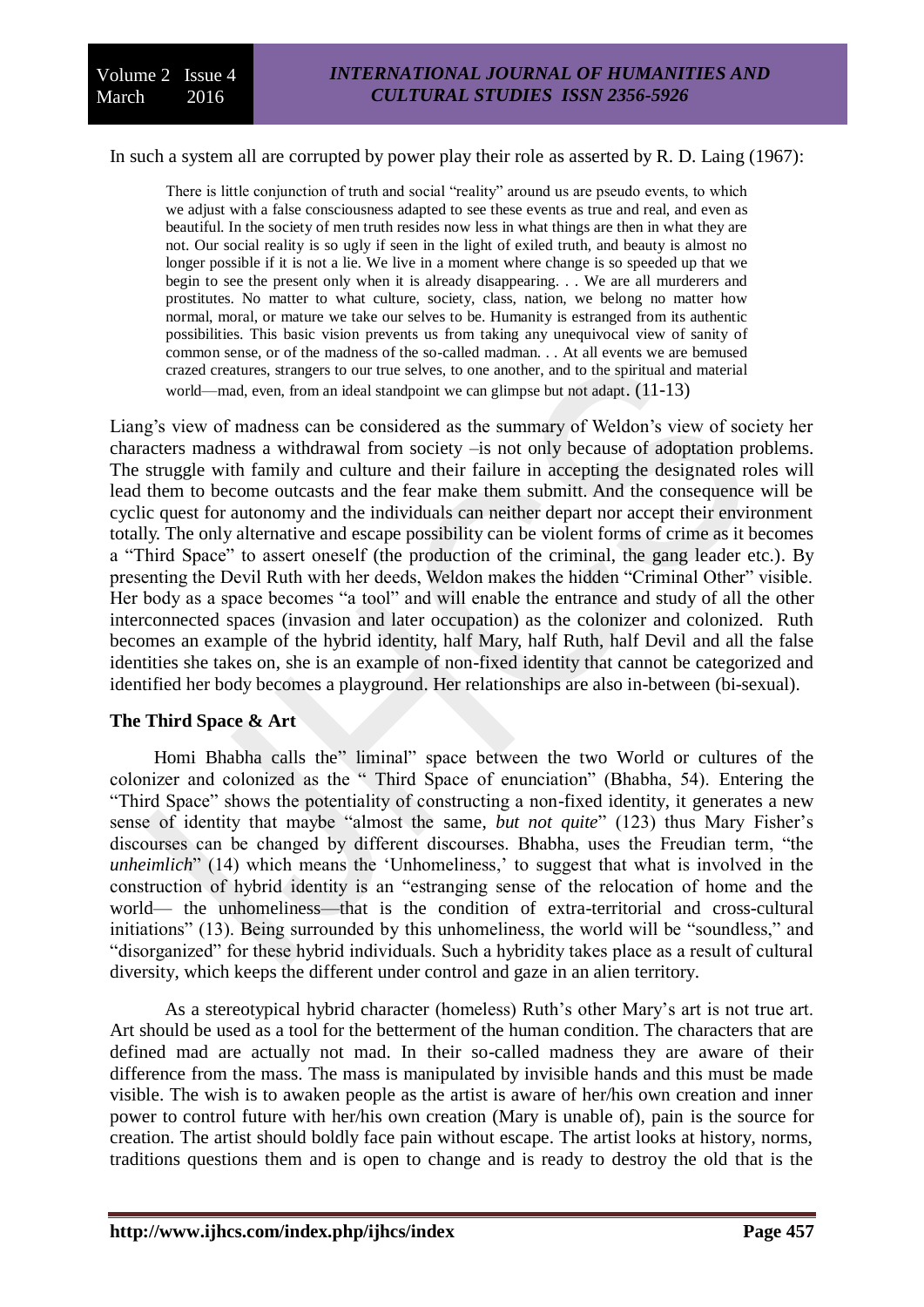prerequisite for the new creation (Eyüpoğlu, 70-124), therefore Mary Fisher is to be destroyed by Ruth her Other.

# **Pain & Guilt**

Mary has to suffer pain as she gives for the "different others" pain. She must die and her downfall is triggered by Ruth so that she starts to feel guilt:

Mary Fisher lives in the High Tower and considers the nature of guilt, and responsibility. She weeps a great deal. It is a long time since she has gone to bed with a man. She loves God, since there is no one else to love, and attributes to Him such qualities as Father Ferguson maintains he has. She would love Father Ferguson, too, but he is a priest…, it has not occurred to her that he has a sexual nature. She approaches God through him, … Old Mrs. Fisher rises up from her bed from time to time and shrinks, " Get that black crow out of here. Priests bring bad luck. As if bad luck had not been surging all around Mary Fisher like the waves of the sea around the tower ever since Bobbo left his wife tolive with her. (227)

These characters like Ruth in their madness create images and give them meaning. They begin to live in their dream world. As Erich Fromm suggests the mad person is in a constant dream situation, whereas the normal person dreams while sleeping. Since dream is essential to life it is an important concept in this novel. In an interview with Zimmerman (1970) the American critic and writer Joyce Carol Oates emphasizes the importance of dreams as follows:

We all dream scientists tell us if we don't dream we go mad—and of course we aDreamers again—All are dreamers, novelists and filmmakers and poets. Some of us have more energy to carry these dreams over from night. (Milazzo 15)

Ruth takes on the role to destroy Mary Fisher. She no longer accepts the gender roles assigned on her thus ignore to be a member of the mass and refuses her part in this collective madness, thus she is no longer human but a She-Devil. A monster created by the society. She is an unusual character showing the ills of the society and should not be measured by the usual conformist standards.

She reflects the existentialist view of R.D. Laing. In order to understand the concept of madness and crime or suicide as a consequence of madness the anti-Freudian psychologist's definition of madness must be understood. Laing suggests (1967) , in the society, the individual is educated by the so called "normal " man to lose herself/ himself and to become absurd (28). Human beings act out of love and hatred for defense and they attack or take pleasure in each other's company. People are induced to want all the same things, hate the same things and feel the same things (95-96). It is the mass psychology that shapes the individual's behavior.

The collective unconscious prevents the individual to be powerful and to protest, because others behave similarly fearing gossip and scandal. Bobbo tries to keep Ruth in control (by humiliating and degrading her and by telling her bad names). At the dinner parties when his parents come to visit them he pretends that their marriage is perfect to prevent gossip.

# **Madness & Experience**

As Laing (1967) continues each person thinks what the other thinks. Each person, however, is the other to the other and denies any internal bond with others (78-84). There appears to be no freedom for the distressed individual. In case of being unfaithful there is the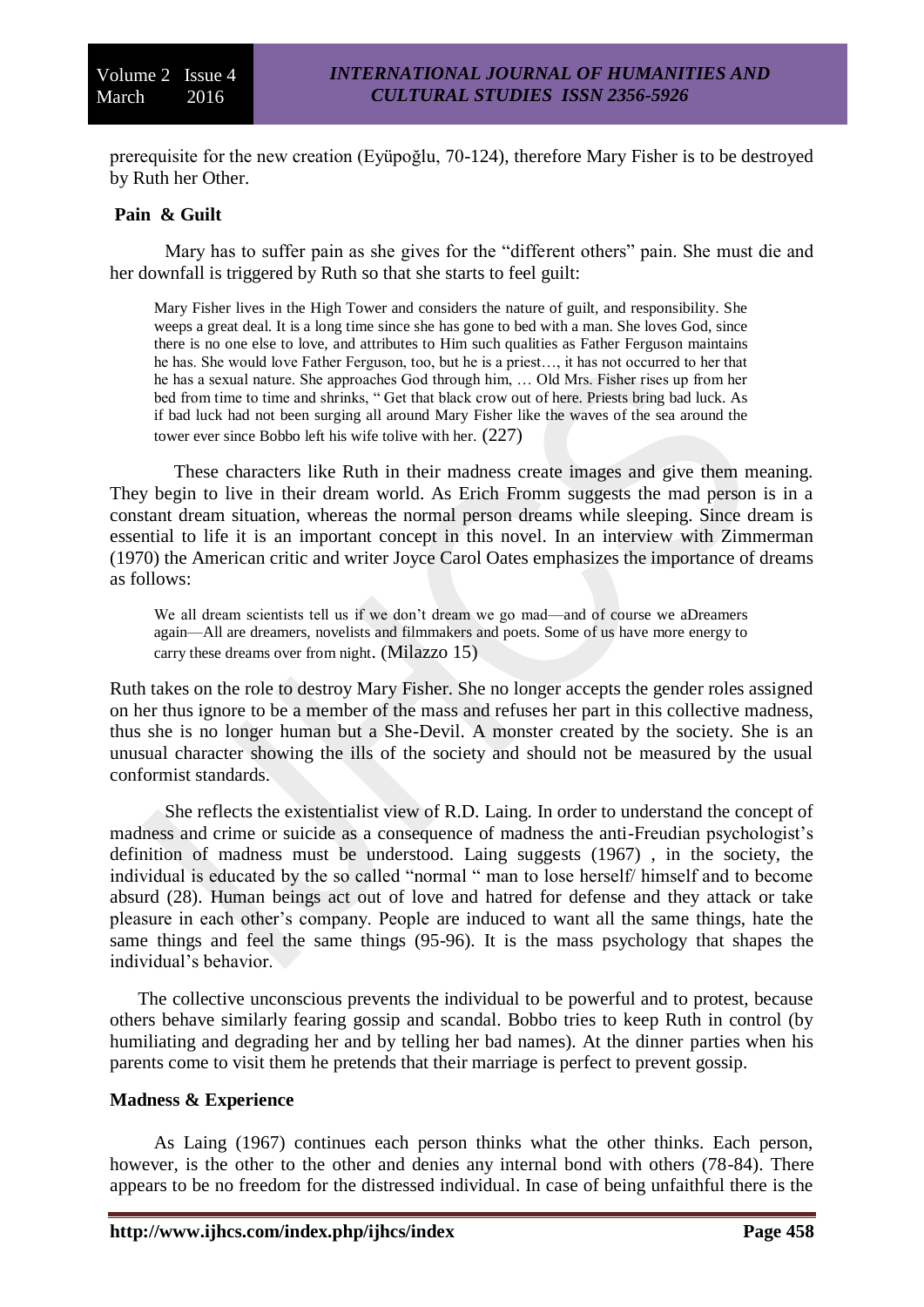threat of violence (94), which is in the form of being labeled as evil or mad and to label someone as being mad is to cover the distorted relationships between the members in society and family. Laing thus avoids using the terms, as ill or psychologically distorted, because he considers madness as a form of personality.

As affirmed by Lupack (1951), insanity is the state of health in a mad world: it is the false self completely adjusted to social reality (13). The distinction between conformity and nonconformity, sanity and insanity is unclear. Madness is the struggle for liberation from false attitudes and values, an encounter with primary feelings and impulses that constitute a possibility for the emergence of the "true self" hidden from the false outer being, whose function is adjustment to the demands of society and family (5). Social obligations and norms shape these individuals behaviors. Bobbo accepts to marry Ruth, because he impregnated her (social norms) it was not his own choice. Ruth has to be "good" and endlessly serve patriarchal society to satisy its needs, if she is not pretty.

Madness, as defined in *The Politics of Experience (*1967), for Laing is not a breakdown. Through madness a person regenerates, it is potentially a liberation and renewal as well as enslavement and existentialist death. Since the experience of the individual is destroyed, her/ his behavior becomes destructive she/ he acts according to the way she sees things because she/he feels insecure. When the ultimate basis of the present world is in question, the individual takes on roles. Since each see the fragment of the whole situation differently, their reactions are different. Schizophrenia is only one way of these reactions. (131,133-133) the mad person's reality cannot be ignored (25) as Erich Fromm confirms the only reality for the mad person is her/his reality, which is presented in her/his dreams. Therefore, the person acts according to her/his own experience.

Experience, as Laing explains in the *Politics of Experience*, is distinguished in different ways; inner outer, real and unreal, full and empty, meaningful, futile, private, and public and shared. Terms make distinction in time and between past and present, here and now, then and there. The type of experience is also categorized by modality: namely, memory, imagination, dreamy, waking perception and so on (35). Mad people are only persons who do not draw the inner/outer, real/unreal, me/not me, private public lines which are thought to be healthy, right and normal (34). Ruth in *The Life and Loves of A She Devil* is so obsessed with beauty that she feels so ugly and becomes a joke when she tries to be turned into Mary Fisher after having spent millions of dollars for the plastic surgery, which Weldon criticizes.

As stated by Yannick (1990), puberty is the time when girls are thrown from the world of innocence and protection into the world of responsibility and sociability (50). Abandoned children and orphans are more likely to commit crime. Ruth's mother in *The Life and loves of a She-Devil* did not want Ruth and called her little-duckling and failed to provide to be a model as a right mother figure and provide motherly love:

My mother was pretty enough, and ashamed of me. I could see it in her eyes. I was her eldest child. "The image of your father," she'd say.... "Little ugly duckling," my mother said to me once, almost weeping, smoothing my wiry hair. "What are we to do with you? What's to become of you?" I think perhaps she would have loved me, if she could. But ugly and discordant things revolted her: she couldn't help it. (13)

As Ussher (1991) agrees, with Sedgewick, the society prefers to keep mad people in the mental hospitals and the psychiatric institutions to make profit. Therefore madness is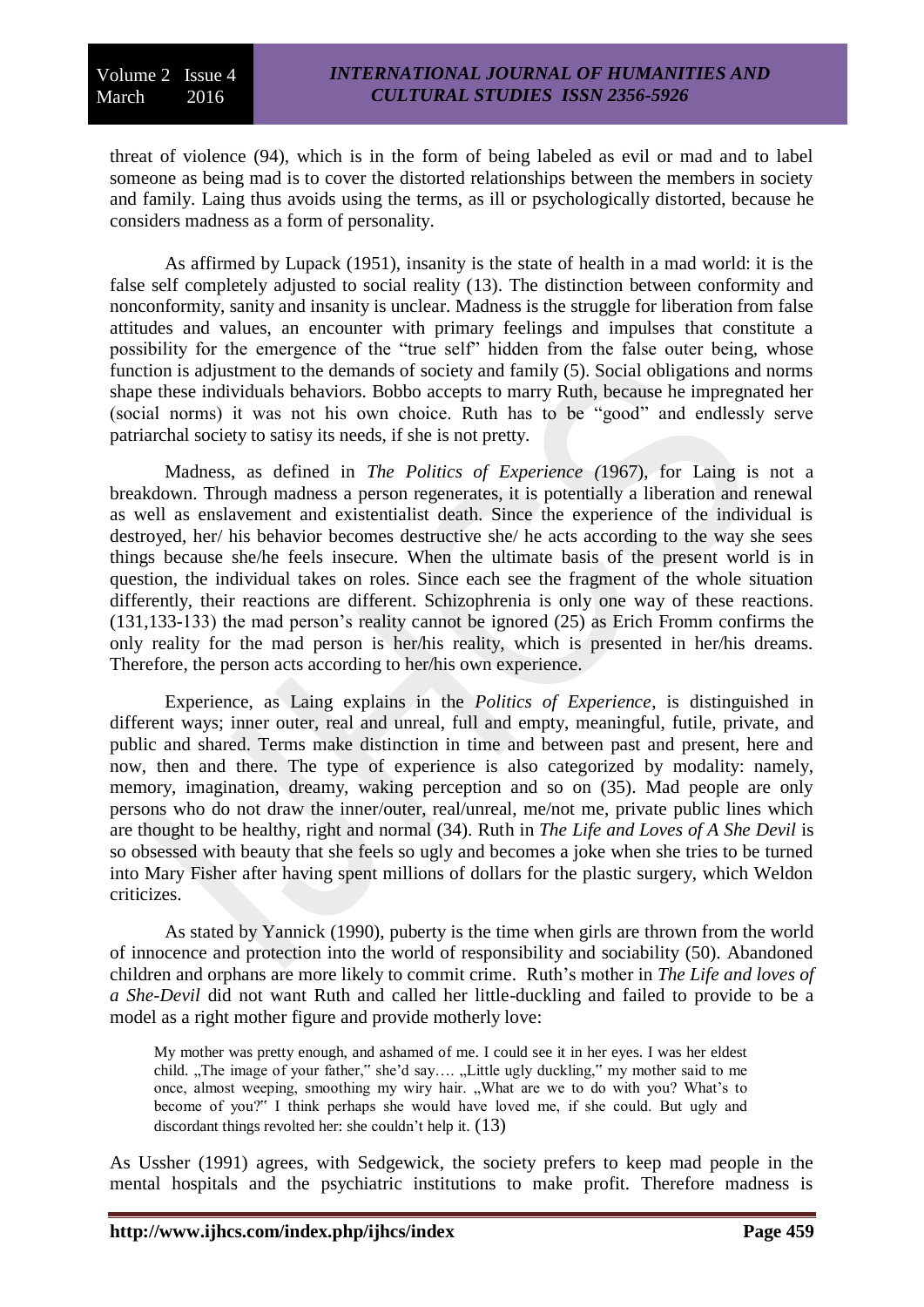maintained by the concerted action of society and the psychiatric institutions. The psychiatrists offer a therapy only to dull the pain and this dulls everything else. For Ussher, the mad people would rather face the pain, and the society should face its role in the creation and maintenance of madness. As it stands now the blind lead the blind and no one attempts to address issues outside the current line of thinking and everything stays the same (Ussher 240). Therapy is oppressive, whether it is in the form of physical intervention, or the "talking cure." In both cases the expert is the one with power (Ussher 241). Cixous, too, affirms in Newly Born Woman the techniques to cure Hysteria are "making ill in order to cure," Laughing, being gay, being sad, Being Convulsed-or no longer so, being sad, being indifferent: everything is the mark of the devil …(14,15, 16,17). Weldon deconstructs madness and illness via Ruth and makes her experience hysteria, making her laugh and experience homosexuality. Metaphorically and ironically for sisterhood and compassion;

The destiny that society traditionally offers women is marriage…. Marriage is reference by which the single woman is defined, whether she is frustrated by, disgusted at, or even indifferent to this institution. Thus we must continue this study by analyzing marriage.(The Second Sex, 451).

Signs of women's possessed body, "The girls are not released, the demons are: the girls bound ….bound by the symptom just as the sourcerers and possessed are bound by material cord… "Women clearly become the theatre of the body" and patriarchal society the director. (10, 11). Unfortunately, the daughter of Ruth is the copy of her mother and if she is not awakened the vicious cycle will continue endlessly.

Now, Ruth makes fun of Bobbo as an enormously sexy man with large muscles and an attitude for style [\(http://www.urbandictionary.com/\)](http://www.urbandictionary.com/). Weldon alludes to the myth of Bauba (the Pun on the name Bobbo) the Greek Goddess of laughter. She made Demeter laugh, the goddess of harvest – by lifting her skirt up. Demeter was very upset after her daughter Persophoni was abducted by Hades (http://www.goddessgift.com/). Weldon has created a new myth by making Bauba (Ruth) laugh. Weldon writes out of the body as Cixous suggests, but they while celebrating the female body criticize the space it occupies, in locating the body to make the soul speak, because as Edward Said says man and woman can rewrite the history by self-knowledge which is the first obligation of human being.

Said says that the origin of current American policies can be seen in the past. All powers aspiring for global domination have done the same things. There is always the appeal to power and national interest in running the affairs of 'lesser peoples', and the same destructive zeal when the going goes rough. America made the same mistake in Vietnam and Middle East. The worst part of the whole exercise has been the collaboration of intellectuals, artists and journalists with these practices. Said hopes that a history of imperial adventure rendered in cultural terms might serve some deterrent purpose. (https://neoenglish.wordpress.com/)

Weldon describes problematic nature of self-knowledge and the clash between psychoanalysis and the individual in an interview with Joanna Zylinska in "Science and Witchcraft: An Interview with Fay Weldon," as follows:

It changes. I wrote that before I developed my great aversion to therapy, realising that selfknowledge can go too far. Knowledge of the self is rather different from the knowledge the therapist gives you. It is really a voyage of self-discovery. The passage from innocence to knowledge is the way you pass from believing yourself to be good and nice, to discovering that you are not. I am always astonished at how you can take a girl of between 17 and 24 to look after your baby, and she will mould herself into your household, and will be terribly nice and sweet, but as soon as she gets older, she begins to have her own temperament and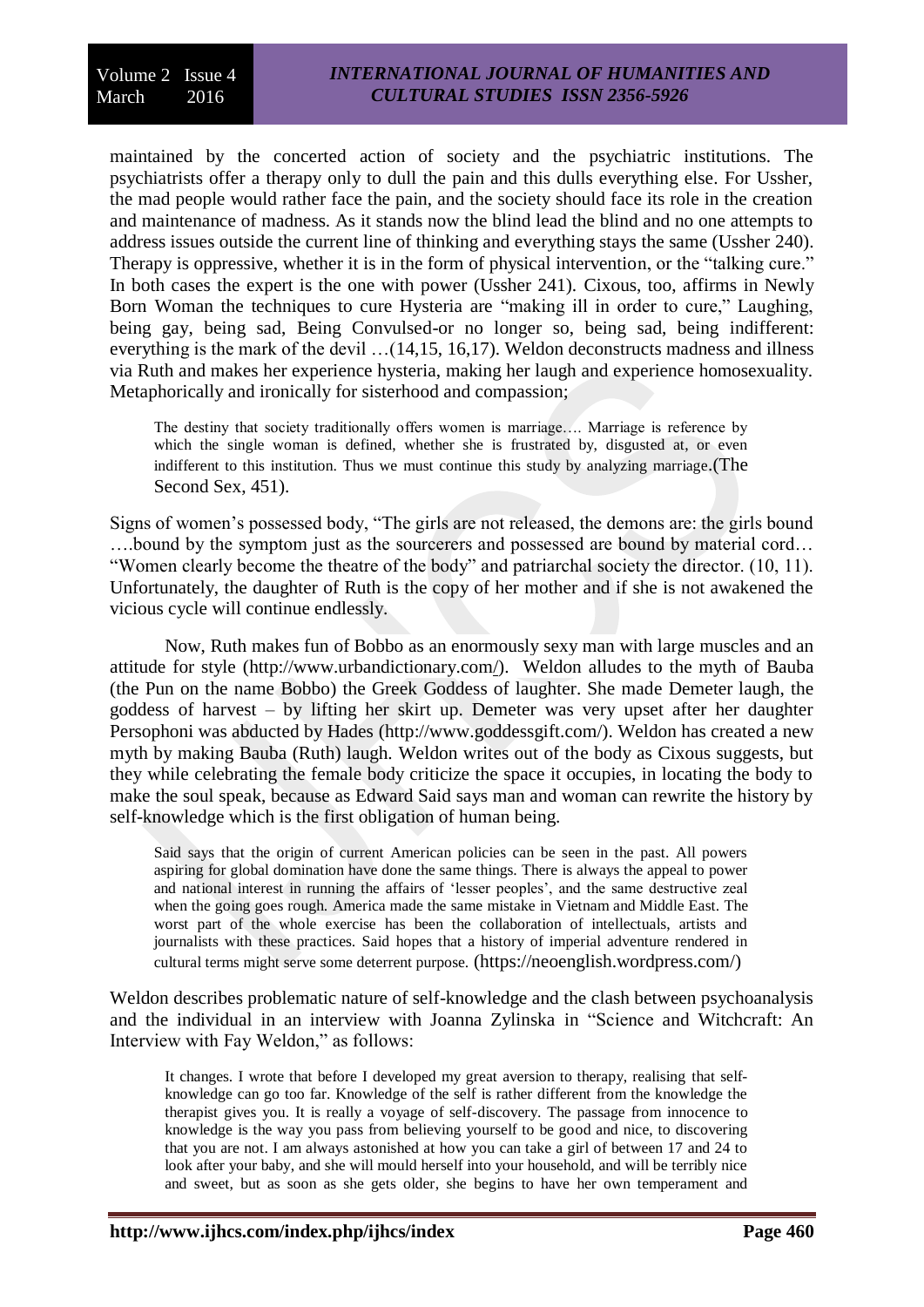becomes her own person. As soon as she stops being a girl and becomes a woman, she's ready to go off and form her own household somewhere else, and is critical of yours. Learning, through the writer's eyes, what both yourself and other people are like, seems to me to be the point of fiction. Whereas in therapy you are allegedly learning by yourself, you are in fact discovering what the therapist thinks, and you are handing over this particular narrative of your life to somebody else, who will follow that narrative through according to their training or predilections. (114)

And as Bhabha describes the colonized and colonizer world as hybrid like the United States of America and Great Britain are all bound to the sea and are The Third Spaces. As Heidegger states, "The boundary is not that which something stops but, … from which something begins its presencing (Bhabha 2006 ):

Cultures are never unitary in themselves, nor simply dualistic in the relation of Self to Other. [...] The reason a cultural text or system of meaning cannot be sufficient unto itself is that the act of cultural enunciation – the place of utterance – is crossed by the difference of writing. .... It is this difference in the process of language that is crucial to the production of meaning and ensures, at the same time, that meaning is never simply mimetic and transparent. (36)

Men and women can understand the other as equal. And Bhabha calls for:

a vision of the future is the belief that we must not merely change the narratives of our histories, but transform our sense of what it means to live, to be, in other times and different spaces, both human and historical. (367)

# **Conclusıon**

If Ruth refuses to be "mad" than she is "bad" as she is called both by her husband Bobbo obsessed by the idea she wants to occupy the space the High Tower from where she can take control over all the patriarcal power to start over again by comtemplating whatever cost it is. She wants revenge and destroy Mary Fisher with all the associated ideas:

"I want revenge. I want power. I want money. I want to be loved and not to love in return" (Weldon 43).

Fay Weldon attacks the institutionalized psychology that has nothing to say about what women are really like, what they need and what they want as also mentioned by Naomi Weisstein (1968) psychology is against women with its distorted facts, omitted problems and perpetuated pseudoscientific data relevant to women.' The British Psychological Society (BPS) in the UK and The American Association APA in the USA- regulate the content of the discipline and are attacked as stated by Stanley (1997 ) in Knowing Feminism: On Academic Borders, Territories and Tribes:

These bodies validate undergraduate and postgraduate courses, gatekeep the most prestigious academic journals, operate a professional registration scheme for psychologists ('chartering' in the UK), determine the criteria for judgements of mental health and 'illness' (APA diagnostic and Statistical Manual). Feminist psychologists' challenges to and attempts to transform psychology inevitably determined by, and constructed in opposition to, these institutional structures of the discipline ( 98). Phylis Chesler challenged APA demanding 'one million dollars 'in reperations" for those women who had, instead, been further abused by them. (98)

Although challenging psychology feminism came short in changing the perspective toward women they are still under male gaze as women love to be (Ruth uses all her powers to be like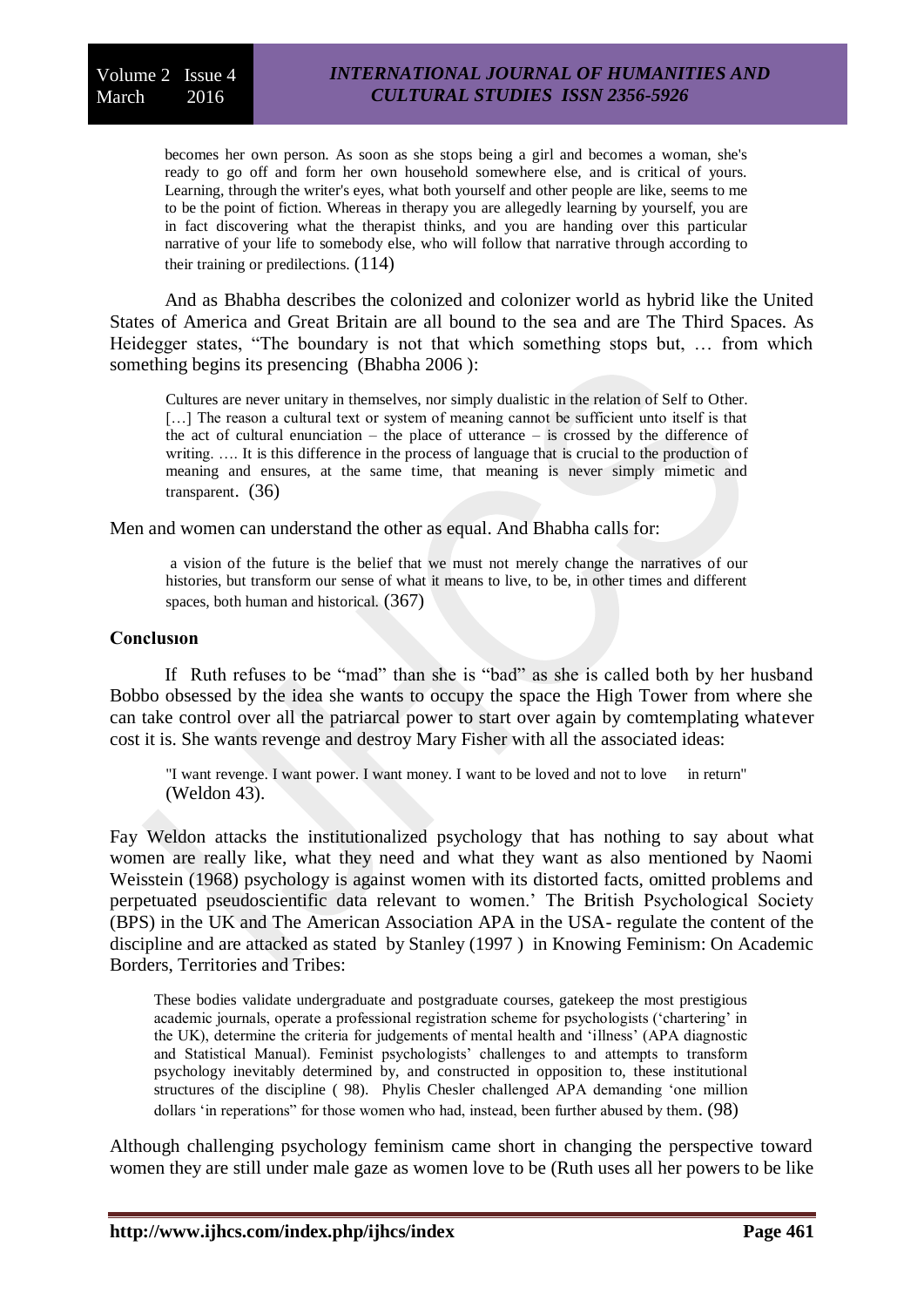the admired Mary). Weldon emphasizes the importance of writing in the interview with Reisman (2008), as she writes and stresses the need to write about both men and women and how to preserve a culture:

… in a sea of cynicism and consumerism. How to fight the general impoverishment of people's lives the breakdown of family relationships. How to keep people talking to one another having conversations with one another. How to keep generations talking to one another, because they don't really. How to fight the isolation of people. More and more people live alone, which suits consumerism. The whole trend is towards single person households. People do not live together, except amongst the people who are too poor to be able to live separately. How to keep the country from being blown up by its enemies. These are the issues, and where novels come in, I don't know. The novel fit when the world was a very calm, quiet place ruled by hypocrites, and lack of understanding and lack of empathy were what the novelist or artist had to fight by shocking their audiences. But no longer; that's all changed. Now you have to build society up. (43)

By putting "Eden Grove" into fire Weldon refuses to accept a male morality that involves sacrifice, danger, risk, all kinds of things, as Ruth ends up after all the self-induced suffering and pain possessing the High Tower but does not know how to go on with her artifical created self, being a parody and becoming a lie herself. The sickening female morality is represented by Mary and her Double Ruth that "seems to lie in being nice to other people" this feminized society is hypocritical, prudish and dangerous.

I don't think that men are worse than women or women are worse than men at all. I think they find themselves in different situations because society pushes them one way or another and it is much, much easier for men to behave badly and everyone behaves as badly as they can get away with.

The whole world suffers, mainly women, children and nature and it is up to the individual to start over again and look for the ways to improve the human condition for a better world as Weldon gives her readers the opportunity to think and respond as she says in the interview with Reisman (2008):

Yes, and it's a large task. As the / Ching says, "It is no small task starting the world again from the beginning."  $(44)$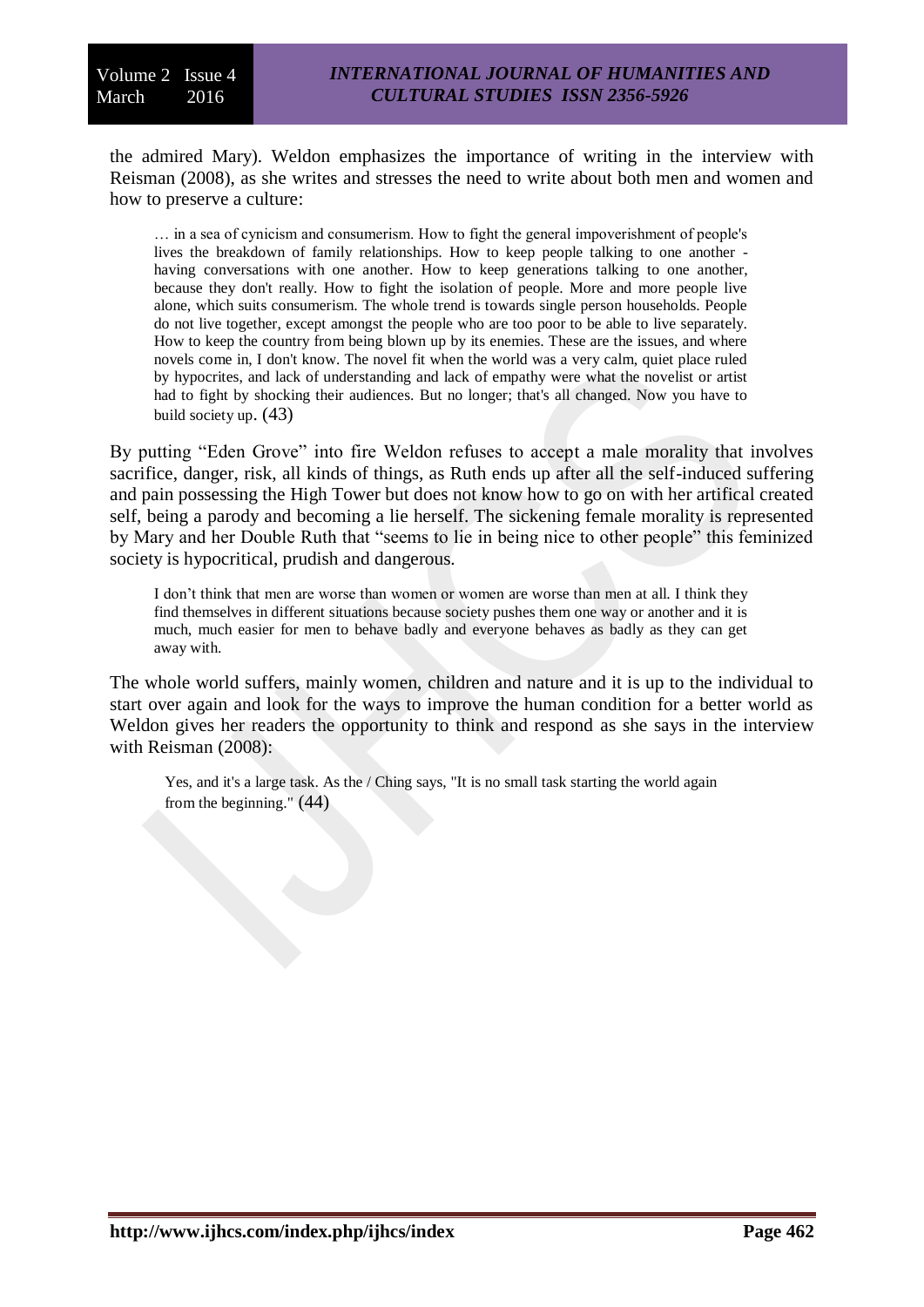# **References**

Baym , N. The Mad Woman and her Languages: Why I Don't Do Feminist Literary Theory. 1984: 154-157

Bhabha, H. K. . The Location of Culture**.** London and New York: Routledge, 2006.

Blymiller, H. .The constructions of Fay Weldon, woman of letters. University of South Florida. 2007. Retrieved January 30, 2016. <http://scholarcommons.usf.edu/cgi/viewcontent.cgi?article=1638&cotntext=etd> tez

Chessler, P. Women and Madness**.** New York: Avon. 1973.

Clément, C. ."The Guilty One" and Cixous, Hélene, "Sorties" from the Newly Born Woman. 1975 tr. , 1986: 3-59 & 63-132.

Cole, E. , Rothblum, D. Chesler, P. . Feminist Foremothers in Women's Studies, Psychology,and Mental Health. New York: London, Routledge 2009. Retrieved March 20, 2013 from <http://samples.sainsburysebooks.co.uk/9781317764335\_sample\_845143.pdf>

Coleman¸ J. C. Abnormal Psychology and Modern Life. Glenviews: Scott, Foresman and Company, 1972.

Creighton, Joanne V.,ed. Joyce Carol Oates: Novels of the Middle Years. New York: Twayne, 1992.

Dexter, M. R. . "Male –God Centered Societies" The Woman, Man, Tree and Serpent; Near Eastern Tree & Serpent Iconography" Whence the Goddessess**.** 1990: 46-48.

Eyüpoğlu, İ. Zeki. Nietzsche Duty of Action ( Nietzche Eylem Ödevi). İstanbul: Broy Publishing , 1991.

Fromm, E. . The Anatomy of Human Destructiveness. New York: Holt, Rhinehart, 1973.

Felman, S. . "Women and Madness: The Critical Phallacy." pp. 6-10, 1975.

Fellugo, D. "Modules on Jameson: On Postmodernity. " Introductory Guide to Critical TheoryDate January,31, 2011. Retrieved January 19, 2016 from <https://www.cla.purdue.edu/english/theory/postmodernism/modules/jamesonpostmodernity. html>

Friedman, S. S. . "Creativity and Childbirth Metaphor: Gender Difference in Literary Discourse. " 1987: 371-396.

Geçtan, E.. Contemporary Life and Abnormal Behaviors. Istanbul: Remzi Kitabevi, 1996. Gholson, Craig. "Fay Weldon. "BOMB 30 (1990): 45 - 47.

Irıgray, L. " Body against Body." "This Sex which is not one" and "Another Cause-Castrati" Warhol. 1980: 277-367.